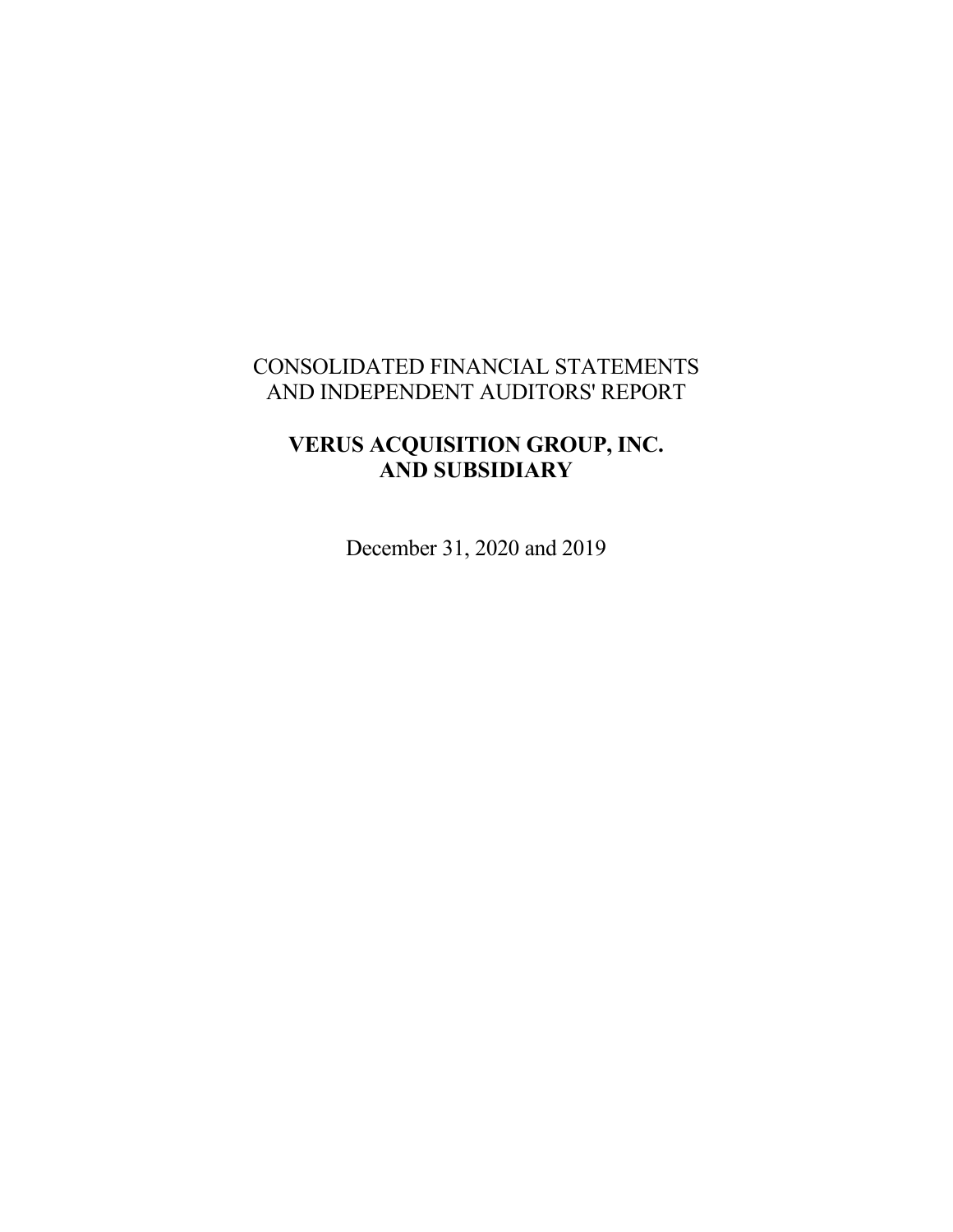

#### **INDEPENDENT AUDITORS' REPORT**

Board of Directors Verus Acquisition Group, Inc. Fort Collins, Colorado

#### **Report on the Financial Statements**

We have audited the accompanying consolidated financial statements of Verus Acquisition Group, Inc. and Subsidiary which are comprised of the consolidated balance sheets as of December 31, 2020 and 2019, and the related consolidated statements of income, stockholders' equity and cash flows for the years then ended, and the related notes to the consolidated financial statements.

#### **Management's Responsibility for the Consolidated Financial Statements**

Management is responsible for the preparation and fair presentation of these financial statements in accordance with accounting principles generally accepted in the United States of America; this includes the design, implementation and maintenance of internal control relevant to the preparation and fair presentation of financial statements that are free from material misstatement, whether due to fraud or error.

#### **Auditors' Responsibility**

Our responsibility is to express an opinion on these financial statements based on our audits. We conducted our audits in accordance with auditing standards generally accepted in the United States of America. Those standards require that we plan and perform the audit to obtain reasonable assurance about whether the financial statements are free from material misstatement.

An audit involves performing procedures to obtain audit evidence about the amounts and disclosures in the financial statements. The procedures selected depend on the auditor's judgment, including the assessment of the risks of material misstatement of the financial statements, whether due to fraud or error. In making those risk assessments, the auditor considers internal control relevant to the entity's preparation and fair presentation of the financial statements in order to design audit procedures that are appropriate in the circumstances, but not for the purpose of expressing an opinion on the effectiveness of the entity's internal control. Accordingly, we express no such opinion. An audit also includes evaluating the appropriateness of accounting policies used and the reasonableness of significant accounting estimates made by management, as well as evaluating the overall presentation of the financial statements.

We believe that the audit evidence we have obtained is sufficient and appropriate to provide a basis for our audit opinion.

#### **Opinion**

In our opinion, the consolidated financial statements referred to above present fairly, in all material respects, the financial position of Verus Acquisition Group, Inc. and Subsidiary at December 31, 2020 and 2019 and the results of its operations and its cash flows for the years then ended, in conformity with accounting principles generally accepted in the United States of America.

Fortner, Bayers, Levkulich & Gravison, P.C.

Denver, Colorado April 29, 2021

> **1580 Lincoln Street • Suite 700 • Denver, CO 80203 303/296-6033 • FAX 303/296-8553 Certified Public Accountants • A Professional Corporation**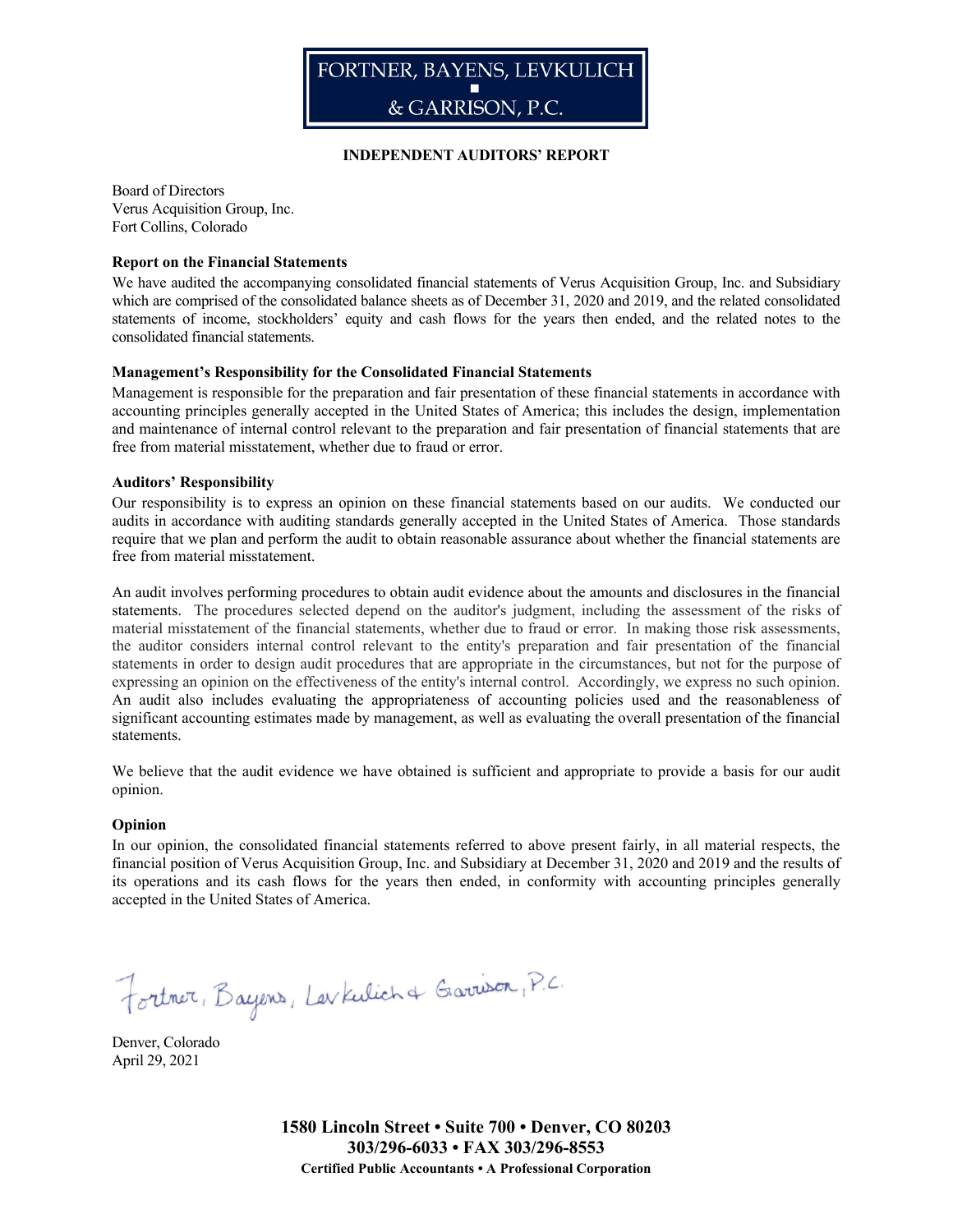### **Verus Acquisition Group, Inc. and Subsidiary CONSOLIDATED BALANCE SHEETS**

|                                                                     | December 31, |                |    |         |  |  |  |
|---------------------------------------------------------------------|--------------|----------------|----|---------|--|--|--|
|                                                                     |              | 2020           |    | 2019    |  |  |  |
|                                                                     |              | (in thousands) |    |         |  |  |  |
| <b>ASSETS</b>                                                       |              |                |    |         |  |  |  |
| Cash and due from banks                                             | \$           | 5,497          | \$ | 6,087   |  |  |  |
| Interest-bearing deposits with banks                                |              | 71,990         |    | 11,588  |  |  |  |
| Federal funds sold                                                  |              | 522            |    | 2,431   |  |  |  |
| Total cash and cash equivalents                                     |              | 78,009         |    | 20,106  |  |  |  |
| Interest-bearing time deposits with banks                           |              | 2,735          |    | 4,482   |  |  |  |
| Nonmarketable equity securities                                     |              | 2,411          |    | 1,874   |  |  |  |
| Loans                                                               |              | 218,311        |    | 248,640 |  |  |  |
| Less allowance for loan losses                                      |              | (2,671)        |    | (1,971) |  |  |  |
| Total loans                                                         |              | 215,640        |    | 246,669 |  |  |  |
| Premises and equipment, net                                         |              | 50             |    | 55      |  |  |  |
| Accrued interest receivable                                         |              | 676            |    | 653     |  |  |  |
| Core deposit intangible                                             |              |                |    | 11      |  |  |  |
| Goodwill                                                            |              | 733            |    | 733     |  |  |  |
| Other assets                                                        |              | 1,041          |    | 969     |  |  |  |
|                                                                     | \$           | 301,295        | \$ | 275,552 |  |  |  |
| LIABILITIES AND STOCKHOLDERS' EQUITY                                |              |                |    |         |  |  |  |
| Liabilities                                                         |              |                |    |         |  |  |  |
| Deposits                                                            |              |                |    |         |  |  |  |
| Noninterest-bearing                                                 | \$           | 102,114        | \$ | 70,150  |  |  |  |
| Interest-bearing                                                    |              | 147,840        |    | 140,686 |  |  |  |
| Total deposits                                                      |              | 249,954        |    | 210,836 |  |  |  |
| Short-term borrowings                                               |              |                |    | 19,000  |  |  |  |
| Notes payable                                                       |              | 10,170         |    | 5,000   |  |  |  |
| Accrued interest payable                                            |              | 68             |    | 102     |  |  |  |
| Other liabilities                                                   |              | 3,499          |    | 5,792   |  |  |  |
| <b>Total liabilities</b>                                            |              | 263,691        |    | 240,730 |  |  |  |
| Commitments (notes C and H)                                         |              |                |    |         |  |  |  |
| Stockholders' equity                                                |              |                |    |         |  |  |  |
| Preferred stock - 9,740 shares authorized, no par value per share,  |              |                |    |         |  |  |  |
| no shares issued                                                    |              |                |    |         |  |  |  |
| Common stock - 5,000,000 shares authorized, no par value per share, |              |                |    |         |  |  |  |
| 1,906,206 and 1,909,206 shares issued and outstanding at            |              |                |    |         |  |  |  |
| December 31, 2020 and 2019, respectively                            |              | 24,626         |    | 24,671  |  |  |  |
| Retained earnings                                                   |              | 7,578          |    | 5,517   |  |  |  |
| Total equity attributable to common stock                           |              | 32,204         |    | 30,188  |  |  |  |
| Noncontrolling interest                                             |              | 5,400          |    | 4,634   |  |  |  |
| Total stockholders' equity                                          |              | 37,604         |    | 34,822  |  |  |  |
|                                                                     |              | 301,295        | \$ | 275,552 |  |  |  |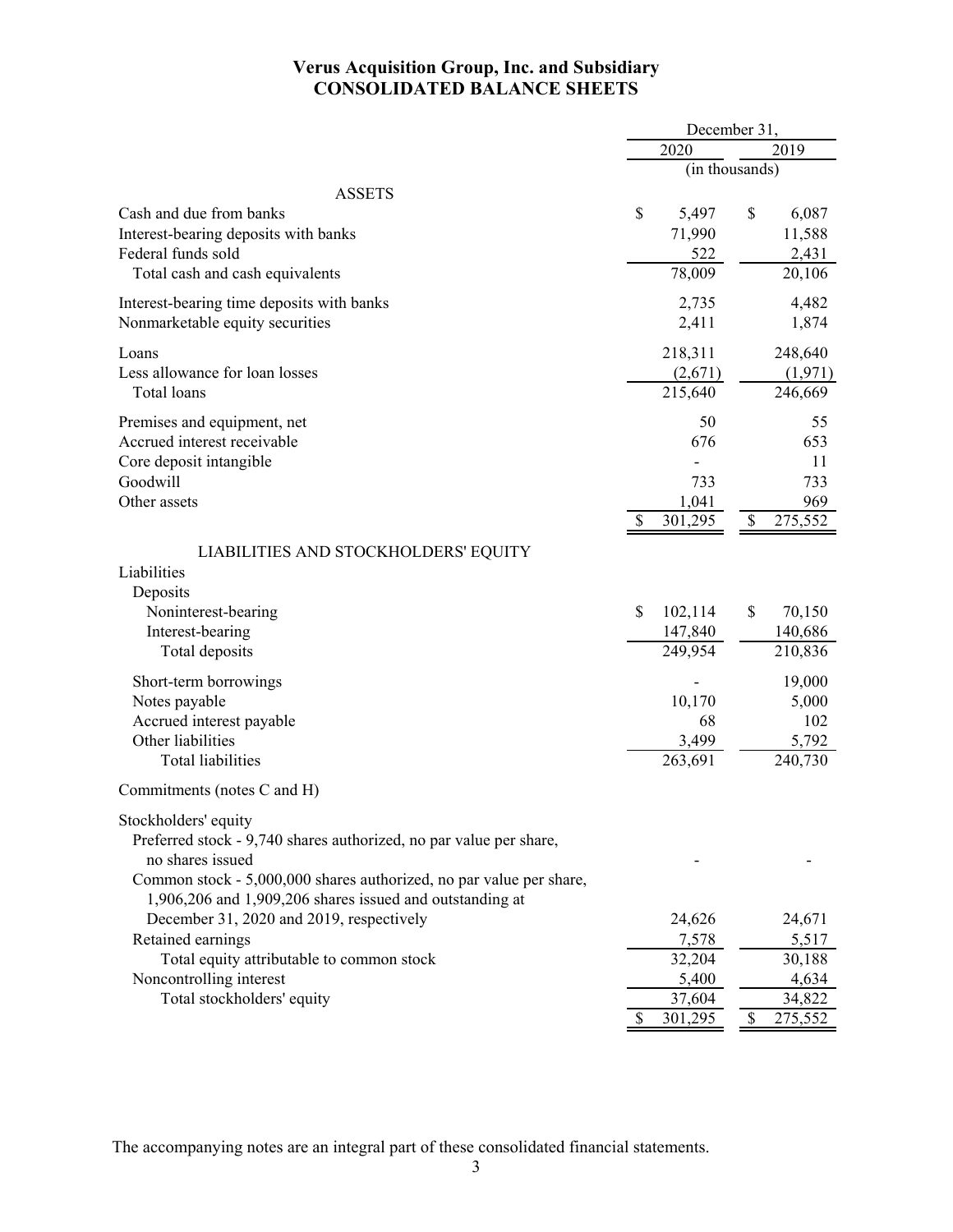### **Verus Acquisition Group, Inc. and Subsidiary CONSOLIDATED STATEMENTS OF INCOME**

|                                                          | Years Ended December 31, |                |    |        |  |  |  |
|----------------------------------------------------------|--------------------------|----------------|----|--------|--|--|--|
|                                                          |                          | 2020           |    | 2019   |  |  |  |
|                                                          |                          | (in thousands) |    |        |  |  |  |
| Interest and dividend income                             |                          |                |    |        |  |  |  |
| Interest and fees on loans                               | \$                       | 13,185         | \$ | 13,560 |  |  |  |
| Interest on federal funds sold                           |                          | 2              |    | 11     |  |  |  |
| Interest-bearing deposits with banks                     |                          | 182            |    | 472    |  |  |  |
| Dividends                                                |                          | 83             |    | 106    |  |  |  |
| Total interest and dividend income                       |                          | 13,452         |    | 14,149 |  |  |  |
| Interest expense                                         |                          |                |    |        |  |  |  |
| Deposits                                                 |                          | 1,839          |    | 2,410  |  |  |  |
| Federal Home Loan Bank borrowings                        |                          | 272            |    | 503    |  |  |  |
| Total interest expense                                   |                          | 2,111          |    | 2,913  |  |  |  |
| Net interest income                                      |                          | 11,341         |    | 11,236 |  |  |  |
| Provision for loan losses                                |                          | 700            |    |        |  |  |  |
| Net interest income after provision for loan losses      |                          | 10,641         |    | 11,236 |  |  |  |
| Noninterest income                                       |                          |                |    |        |  |  |  |
| Service charges on deposit accounts                      |                          | 719            |    | 549    |  |  |  |
| Fees from servicing government guaranteed loans          |                          | $\overline{2}$ |    | 2      |  |  |  |
| Gain on sale of foreclosed real estate                   |                          |                |    | 254    |  |  |  |
| Other                                                    |                          | 196            |    | 198    |  |  |  |
|                                                          |                          | 917            |    | 1,003  |  |  |  |
| Noninterest expenses                                     |                          |                |    |        |  |  |  |
| Salaries and employee benefits                           |                          | 3,467          |    | 3,413  |  |  |  |
| Occupancy and equipment                                  |                          | 379            |    | 338    |  |  |  |
| Core deposit amortization                                |                          | 11             |    | 18     |  |  |  |
| Other expenses                                           |                          | 1,250          |    | 1,279  |  |  |  |
|                                                          |                          | 5,107          |    | 5,048  |  |  |  |
| Income before income taxes                               |                          | 6,451          |    | 7,191  |  |  |  |
| Income tax expense                                       |                          | 1,640          |    | 2,021  |  |  |  |
| Net income before noncontrolling interests               |                          | 4,811          |    | 5,170  |  |  |  |
| Less net income attributable to noncontrolling interests |                          | 654            |    | 2,689  |  |  |  |
| <b>NET INCOME</b>                                        | \$                       | 4,157          | \$ | 2,481  |  |  |  |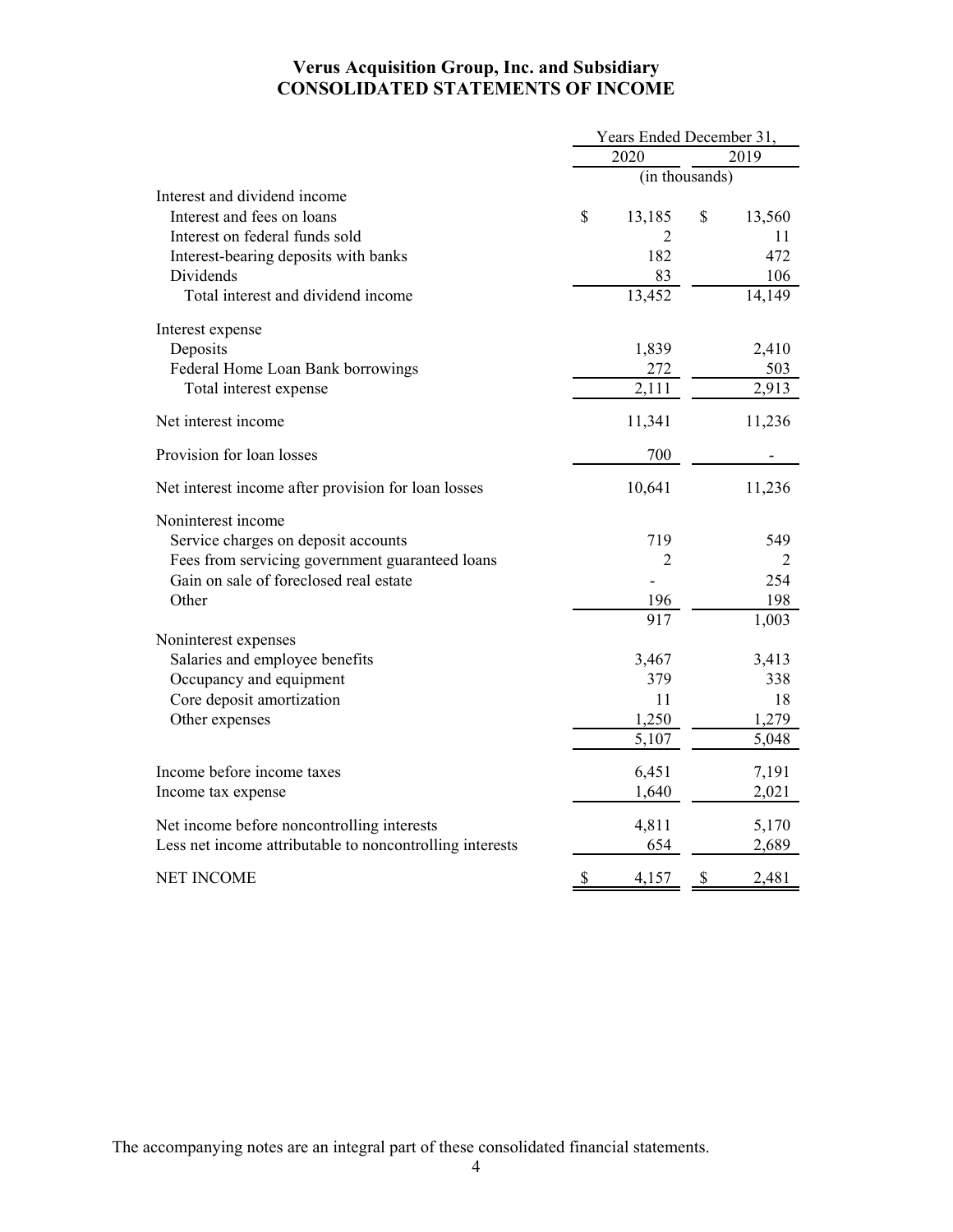## **Verus Acquisition Group, Inc. and Subsidiary CONSOLIDATED STATEMENTS OF STOCKHOLDERS' EQUITY**

Years ended December 31, 2020 and 2019

|                                                                                                    | Common<br>stock | Retained<br>earnings | Total    | Non-<br>controlling<br>interests | Total<br>equity |
|----------------------------------------------------------------------------------------------------|-----------------|----------------------|----------|----------------------------------|-----------------|
| <b>Balance at December 31, 2018</b>                                                                | \$10,259        | \$7,179              | \$17,438 | 17,348<br>$\mathbb{S}$           | 34,786<br>\$    |
| Non-Compulsory Share Exchange - 829,641 shares<br>Redemption of fractional shares                  | 14,602          |                      | 14,602   | (14,602)<br>(1)                  | (1)             |
| Repurchase of common stock<br>Repurchase of minority interest common stock<br>Comprehensive income | (190)           |                      | (190)    | (220)                            | (190)<br>(220)  |
| Net income                                                                                         |                 | 2,481                | 2,481    | 2,689                            | 5,170           |
| Dividends declared on common stock                                                                 |                 | (4, 143)             | (4,143)  |                                  | (4,143)         |
| Dividends declared or paid to noncontrolling interests                                             |                 |                      |          | (580)                            | (580)           |
| <b>Balance at December 31, 2019</b>                                                                | 24,671          | 5,517                | 30,188   | 4,634                            | 34,822          |
| Repurchase of common stock<br>Issuance of minority interest common stock                           | (45)            |                      | (45)     | 498                              | (45)<br>498     |
| Repurchase of minority interest common stock<br>Comprehensive income                               |                 |                      |          | (15)                             | (15)            |
| Net income                                                                                         |                 | 4,157                | 4,157    | 654                              | 4,811           |
| Dividends declared on common stock                                                                 |                 | (2,096)              | (2,096)  |                                  | (2,096)         |
| Dividends declared or paid to noncontrolling interests                                             |                 |                      |          | (371)                            | (371)           |
| <b>Balance at December 31, 2020</b>                                                                | \$24,626        | \$7,578              | \$32,204 | 5,400<br>\$                      | \$<br>37,604    |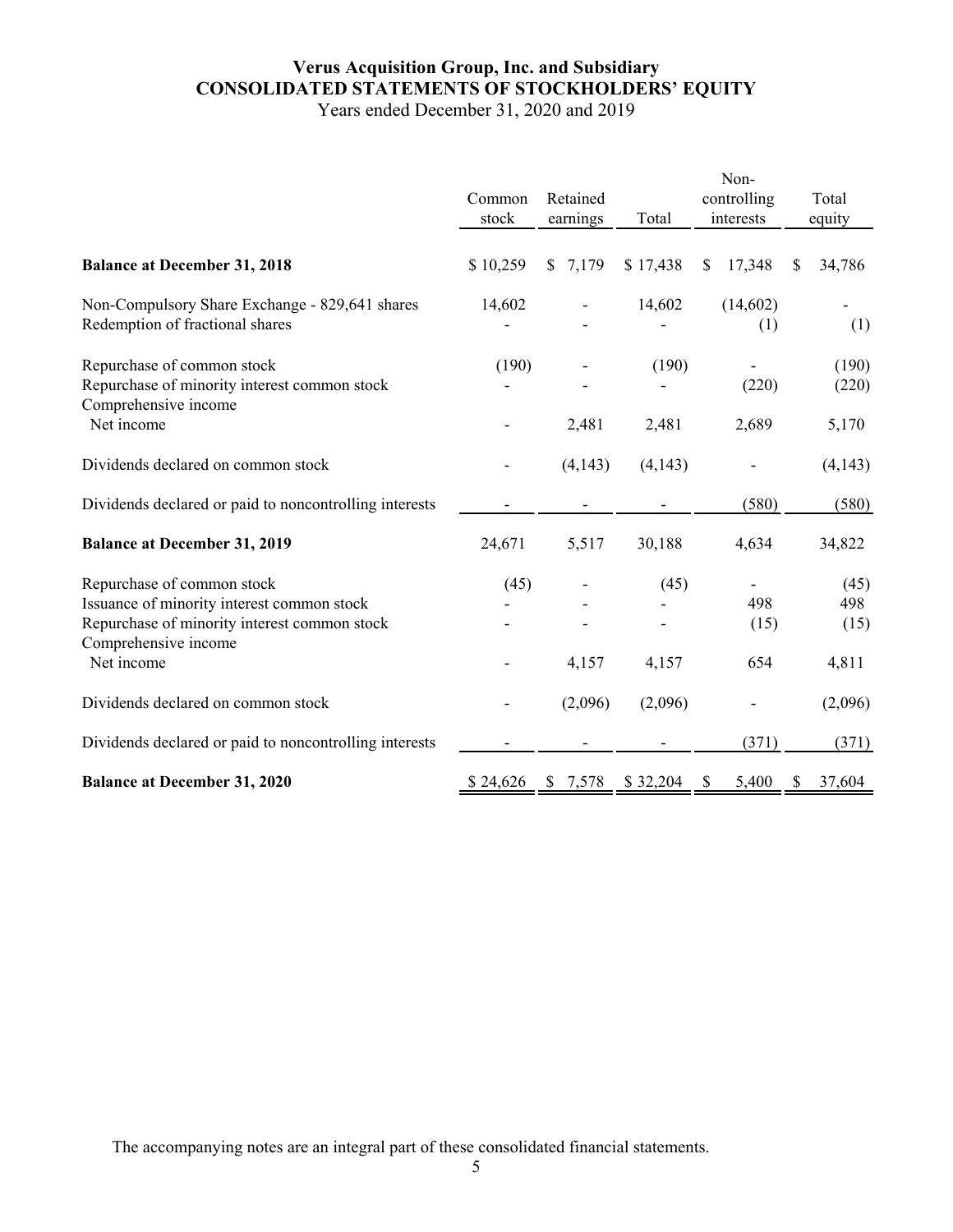### **Verus Acquisition Group, Inc. and Subsidiary CONSOLIDATED STATEMENTS OF CASH FLOWS**

|                                                              | Year ended December 31, |                |                   |  |  |
|--------------------------------------------------------------|-------------------------|----------------|-------------------|--|--|
|                                                              | 2020                    |                | 2019              |  |  |
|                                                              |                         | (in thousands) |                   |  |  |
| Cash flows from operating activities                         |                         |                |                   |  |  |
| Net income                                                   | \$<br>4,157             | \$             | 2,481             |  |  |
| Adjustments to reconcile net income to net cash              |                         |                |                   |  |  |
| flows from operating activities                              |                         |                |                   |  |  |
| Depreciation and amortization                                | 36                      |                | 32                |  |  |
| Core deposit amortization<br>Provision for loan losses       | 11<br>700               |                | 18                |  |  |
| Federal Home Loan Bank stock dividends                       | (35)                    |                | (58)              |  |  |
| Gain on sale of foreclosed real estate                       |                         |                | (254)             |  |  |
| Minority interest in subsidiary                              | 654                     |                | 2,689             |  |  |
| Deferred income taxes                                        | (125)                   |                | 36                |  |  |
| Net change in:                                               |                         |                |                   |  |  |
| Accrued interest receivable and other assets                 | 30                      |                | (136)             |  |  |
| Accrued interest payable and other liabilities               | (2,327)                 |                | 2,341             |  |  |
| Net cash provided by operating activities                    | 3,101                   |                | 7,149             |  |  |
| Cash flows from investing activities                         |                         |                |                   |  |  |
| Net change in interest-bearing time deposits with banks      | 1,747                   |                | 498               |  |  |
| Purchase of nonmarketable equity securities                  | (502)                   |                | (1,936)           |  |  |
| Redemptions on nonmarketable equity securities               |                         |                | 2,236             |  |  |
| Loan originations and principal collections, net             | 30,329                  |                | (16,938)          |  |  |
| Expenditures for premises and equipment                      | (31)                    |                | (26)              |  |  |
| Proceeds from the sale of foreclosed real estate             |                         |                | 254               |  |  |
| Net cash provided (used) by investing activities             | 31,543                  |                | (15,912)          |  |  |
| Cash flows from financing activities                         |                         |                |                   |  |  |
| Net change in deposits                                       | 39,118                  |                | (1,052)           |  |  |
| Advances on notes payable                                    | 5,170                   |                |                   |  |  |
| Payments on notes payable<br>Change in short-term borrowings |                         |                | (1,600)<br>16,400 |  |  |
| Issuance of common stock                                     | (19,000)<br>498         |                |                   |  |  |
| Repurchase of common stock                                   | (60)                    |                | (411)             |  |  |
| Cash dividends paid on common stock                          | (2, 467)                |                | (4, 723)          |  |  |
| Net cash provided by financing activities                    | 23,259                  |                | 8,614             |  |  |
| Net change in cash and cash equivalents                      | 57,903                  |                | (149)             |  |  |
| Cash and cash equivalents at beginning of period             | 20,106                  |                | 20,255            |  |  |
| Cash and cash equivalents at end of period                   | \$<br>78,009            | \$             | 20,106            |  |  |
| Supplemental Disclosures of Cash Flow Information            |                         |                |                   |  |  |
| Cash paid during the period for                              |                         |                |                   |  |  |
| Interest expense                                             | \$<br>2,145             | \$             | 2,933             |  |  |
| Income taxes                                                 | 1,740                   |                | 1,904             |  |  |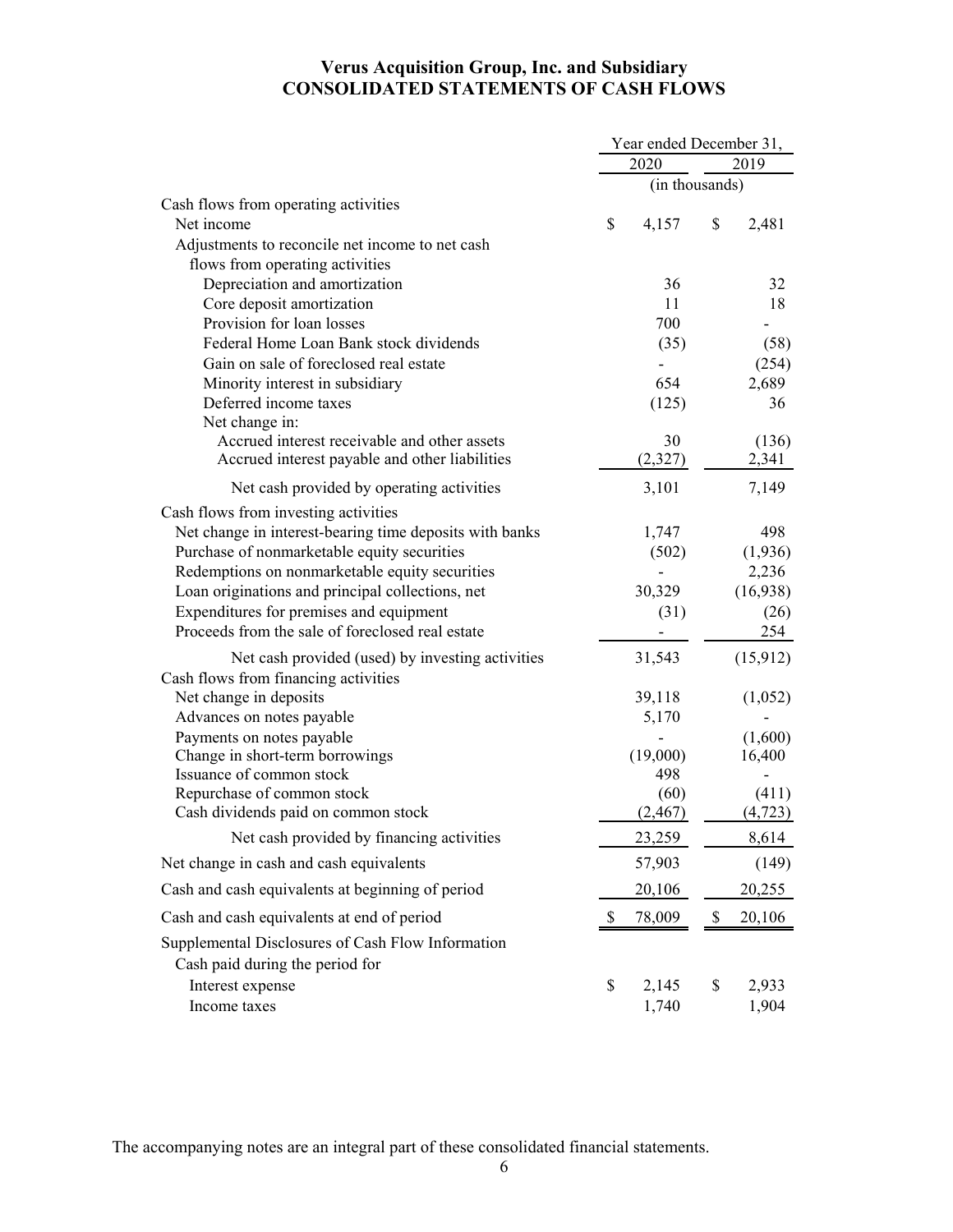### **NOTES TO FINANCIAL STATEMENTS**

### **December 31, 2020 and 2019**

### **NOTE A - SUMMARY OF ACCOUNTING POLICIES**

The accounting and reporting policies of Verus Acquisition Group, Inc. and Subsidiary conform to accounting principles generally accepted in the United States of America and to general practice within the banking industry. The following is a summary of the significant accounting and reporting policies:

### **Organization and Principles of Consolidation**

Verus Acquisition Group, Inc. (Verus) was incorporated on March 2, 2010 for the purpose of becoming a bank holding company, and it acquired 51% of Verus Bank of Commerce (Bank). The accompanying consolidated financial statements include the consolidated totals of the accounts of Verus and its subsidiary. The entities are collectively referred to as "the Company".

All significant intercompany accounts and transactions have been eliminated in consolidation.

### **Nature of Operations**

The Company provides a full range of banking and mortgage services to individual and corporate customers, principally in Larimer County, Colorado, and the surrounding area. The Company is subject to competition from other financial institutions for loan and deposit accounts. The Company is also subject to regulation by certain governmental agencies and undergoes periodic examinations by those regulatory agencies.

### **Use of Estimates**

The consolidated financial statements have been prepared in conformity with accounting principles generally accepted in the United States of America. In preparing the consolidated financial statements, management is required to make estimates and assumptions that affect the reported amounts of assets and liabilities as of the date of the balance sheet and revenues and expenses for the period. Actual results could differ significantly from those estimates.

Material estimates that are particularly susceptible to significant change in the near-term relate to the determination of the allowance for loan losses and valuation of foreclosed real estate.

In connection with the determination of the allowance for loan losses, management obtains independent appraisals for significant properties and assesses estimated future cash flows from borrowers' operations and the liquidation of loan collateral.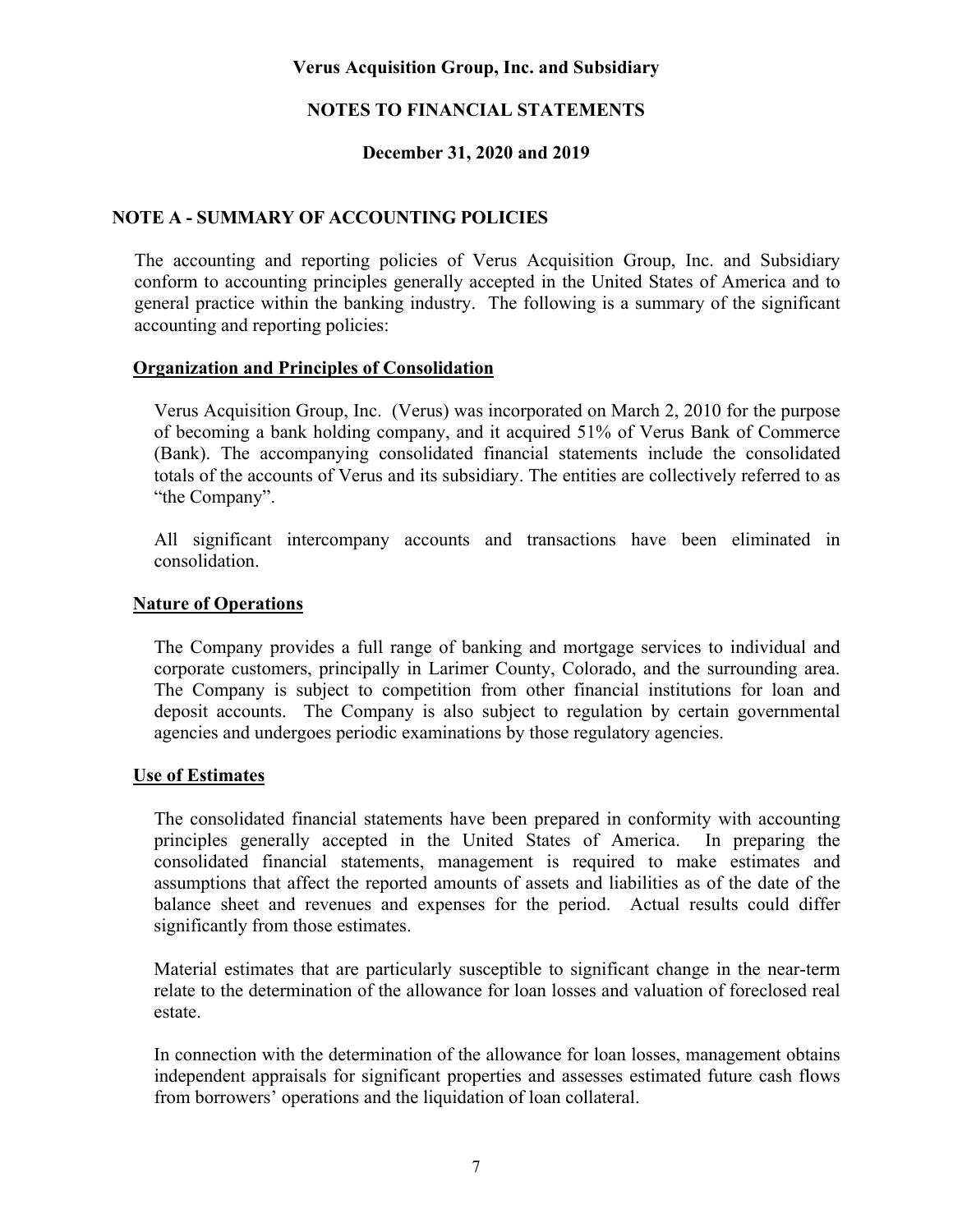### **NOTES TO FINANCIAL STATEMENTS (CONTINUED)**

### **December 31, 2020 and 2019**

Management believes that the allowance for loan losses is adequate. While management uses available information to recognize loan losses, changes in economic conditions may necessitate revisions in future years.

### **Significant Group Concentrations of Credit Risk**

Most of the Company's activities are with customers located in the Larimer County, Colorado area. Note B discusses the types of lending that the Company engages in.

### **Cash and Cash Equivalents**

For purposes of the statements of cash flows, cash and cash equivalents include cash and balances due from banks, interest-bearing deposits with banks and federal funds sold.

### **Interest-Bearing Time Deposits with Banks**

Interest-bearing time deposits with banks are carried at cost, mature within two years and are fully covered by federal deposit insurance.

### **Nonmarketable Equity Securities**

Nonmarketable equity securities, consisting of Federal Home Loan Bank and Federal Reserve Bank stock, are recorded at cost.

### **Loans**

The Company primarily grants construction, land and land development and real estate loans to customers primarily in the Larimer County, Colorado area. The ability of the Company's borrowers to honor their contracts is dependent upon the real estate and general economic conditions in this area.

Loans that management has the intent and ability to hold for the foreseeable future or until maturity or pay-off generally are reported at their outstanding unpaid principal balances adjusted for charge-offs and the allowance for loan losses. Interest income is accrued on the unpaid principal balance. Loan origination fees, net of certain direct origination costs, are deferred and recognized as an adjustment on the related loan yield using the effective yield method.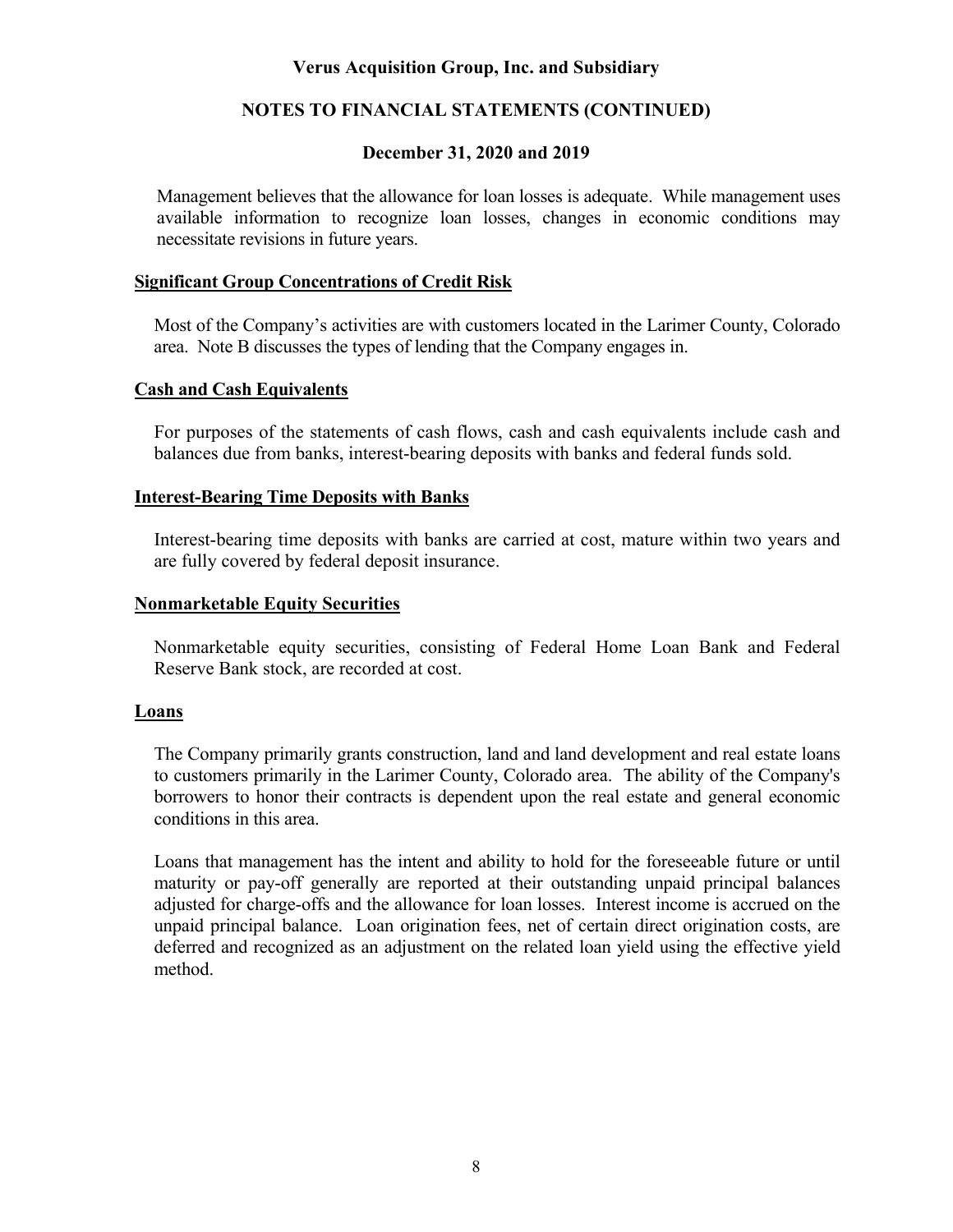### **NOTES TO FINANCIAL STATEMENTS (CONTINUED)**

### **December 31, 2020 and 2019**

Past due loans are any loans for which payments of interest, principal or both have not been received within the timeframes designated by the loan agreements. Loans with payments in arrears but for which borrowers have resumed making scheduled payments are considered past due until arrearages are brought current. Loans that experience insignificant payment delays or payment shortfalls generally are not considered past due. Management determines the significance of payment delays and payment shortfalls on a case-by-case basis, taking into consideration all of the circumstances surrounding the loan and the borrower, including the length of the delay, the reasons for the delay, the borrower's prior payment record, and the amount of the shortfall in relation to the principal and interest owed.

The accrual of interest on all loans is discontinued at the time a loan is 90 days delinquent unless the loan is well secured and in process of collection. Additionally, loans are placed on nonaccrual at an earlier date if collection of principal or interest is considered doubtful. When placing a loan on nonaccrual status, interest accrued to date is generally reversed and is charged against the current year's interest income. Payments received on a loan on nonaccrual status are applied against the balance of the loan. A loan is returned to accrual status when principal and interest are no longer past due and collectability is no longer doubtful.

Troubled debt restructurings are loans for which concessions in terms have been made as a result of the borrower experiencing financial difficulty. Generally, concessions granted to customers include lower interest rates and modification of the payment stream to lower or defer payments. Interest on troubled debt restructurings is accrued under the new terms if the loans are performing and full collection of principal and interest is expected. However, interest accruals are discontinued on troubled debt restructurings that meet the Company's nonaccrual criteria.

Generally, loans are charged off in whole or in part on a loan-by-loan basis after they become significantly past due and based upon management's review of the collectability of all or a portion of the loan unless the loan is in the process of restructuring. Charge off amounts are determined based upon the carrying amount of loans and the amount estimated to be collectible as determined by analyses of expected future cash flows and the liquidation of loan collateral.

### **Allowance for Loan Losses**

The allowance for loan losses is a valuation allowance for probable incurred credit losses and is established through a provision for loan losses charged to earnings. Loan losses are charged against the allowance when management believes the uncollectibility of a loan balance is confirmed. Subsequent recoveries, if any, are credited to the allowance.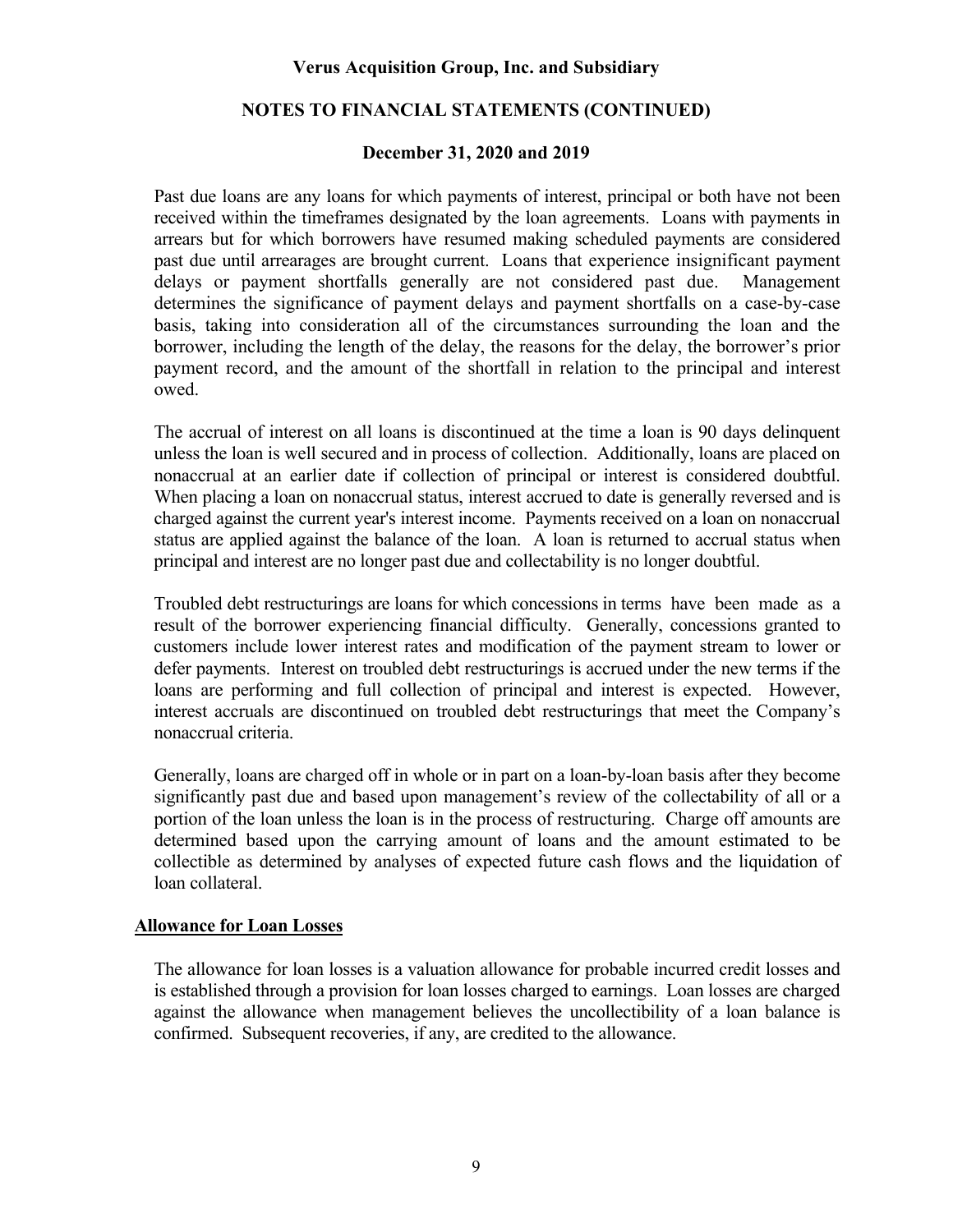### **NOTES TO FINANCIAL STATEMENTS (CONTINUED)**

### **December 31, 2020 and 2019**

The allowance consists of specific and general components as follows:

The specific component relates to loans that are considered impaired and is comprised of valuation allowances calculated on a loan-by-loan basis*.* Impaired loans are all specifically identified loans for which it is probable that the Company will not collect all amounts due according to the contractual terms of the loan agreement. Factors considered by management in determining whether a loan is impaired include payment status, collateral value, the borrower's financial condition and overall loan quality as determined by an internal loan grading system. Included in impaired loans are all nonaccrual loans and all accruing troubled debt restructurings. Loans that experience insignificant payment delays or payment shortfalls generally are not considered impaired. For impaired loans for which repayment is expected solely from the collateral, impairment is measured based on the fair value of the collateral. For other impaired loans, impairment may be measured based on the fair value of the collateral or on the present value of expected future cash flows discounted at the loan's original effective interest rate*.* When the measure of the impaired loan is less than the recorded investment in the loan, the impairment is recorded through a valuation allowance.

The general component relates to non-impaired loans and is based on historical loss experience adjusted for the effects of qualitative factors that are likely to cause estimated credit losses as of the evaluation date to differ from the portfolio's historical loss experience. Qualitative factors include the following: economic conditions; industry conditions; changes in lending policies and procedures; trends in the volume and terms of loans; the experience, ability and depth of lending staff; levels and trends in delinquencies; levels and trends in charge-off and recovery activity; levels and trends of loan quality as determined by an internal loan grading system; and portfolio concentrations.

Although the allowance contains a specific component, the entire allowance is available for any loan that, in management's judgment, should be charged-off.

On a monthly basis, management estimates the allowance balance required using the criteria identified above in relation to the relevant risks for each of the Company's major loan segments. Significant overall risk factors for both the Company's real estate, commercial and consumer portfolios include the strength of the real estate market and the strength of economy in the Company's lending area. Starting in 2020, for all loans, uncertainty surrounding the ultimate adverse economic effect of the COVID-19 pandemic on borrowers is a significant risk.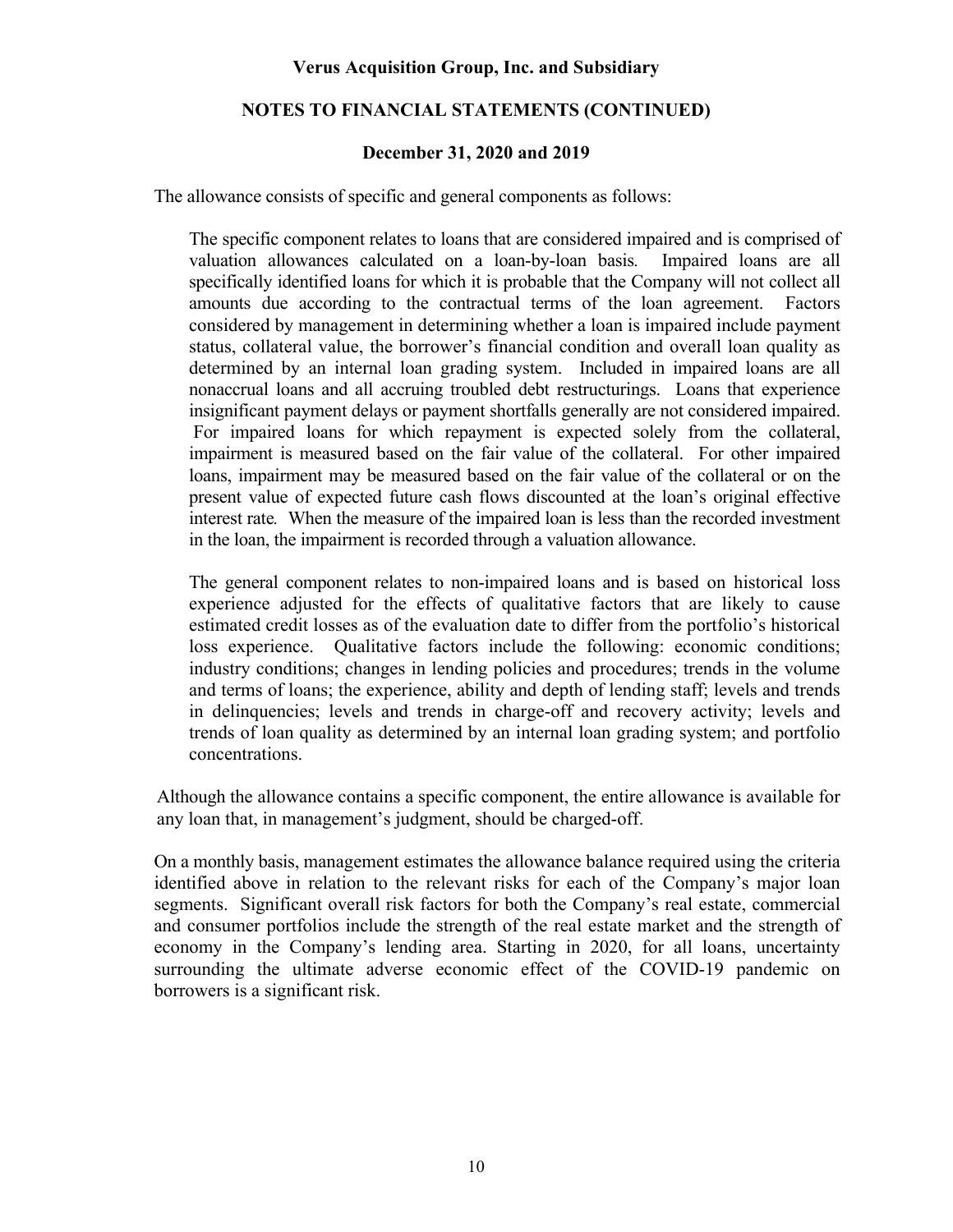### **NOTES TO FINANCIAL STATEMENTS (CONTINUED)**

### **December 31, 2020 and 2019**

The quality of the Company's loan portfolio is assessed as a function of the levels of past due loans and impaired loans, and internal credit quality ratings which are updated monthly by management. The ratings on the Company's internal credit scale are broadly grouped into the categories "non-classified" and "classified." Non-classified loans are those loans with minimal identified credit risk, as well as loans with potential credit weaknesses which deserve management's attention but for which full collection of contractual principal and interest is not significantly at risk. Classified loans are those loans that have well-defined weakness that put full collection of contractual principal or interest at risk, and classified loans for which it is probable that the Company will not collect all contractual principal or interest are also considered impaired. The credit quality ratings are an important part of the Company's overall credit risk management process and are considered in the determination of the allowance for loan losses.

Determination of the allowance is inherently subjective as it requires estimates that are susceptible to significant revision as more information becomes available. In addition, various regulatory agencies, as an integral part of their examination process, periodically review the Company's allowance. Such agencies may require the Company to recognize additional losses based on their judgments about information available to them at the time of their examination.

### **Off- Balance Sheet Financial Instruments**

In the ordinary course of business, the Company enters into off-balance-sheet financial instruments consisting of commitments to extend credit, unused lines of credit, standby letters of credit and undisbursed loans in process. These financial instruments are recorded in the financial statements when they are funded.

In conjunction with the determination of the allowance for loan losses, and using the same criteria, the Company determines the extent of credit risk on its off-balance sheet financial instruments and whether there are probable incurred credit losses on those instruments for which a loss provision is necessary. The Company has determined that there is minimal credit risk on its off-balance sheet financial instruments, and accordingly has not recorded a loss provision or allowance for those instruments.

#### **Foreclosed Real Estate**

Real estate acquired through, or in lieu of, loan foreclosure is held for sale and is initially recorded at fair value less cost to sell at the date of acquisition, establishing a new cost basis. Subsequent to foreclosure, valuations are periodically performed by management and the assets are carried at the lower of carrying amount or fair value less cost to sell. Revenue and expenses from operations and changes in the valuation allowance are included in other expenses.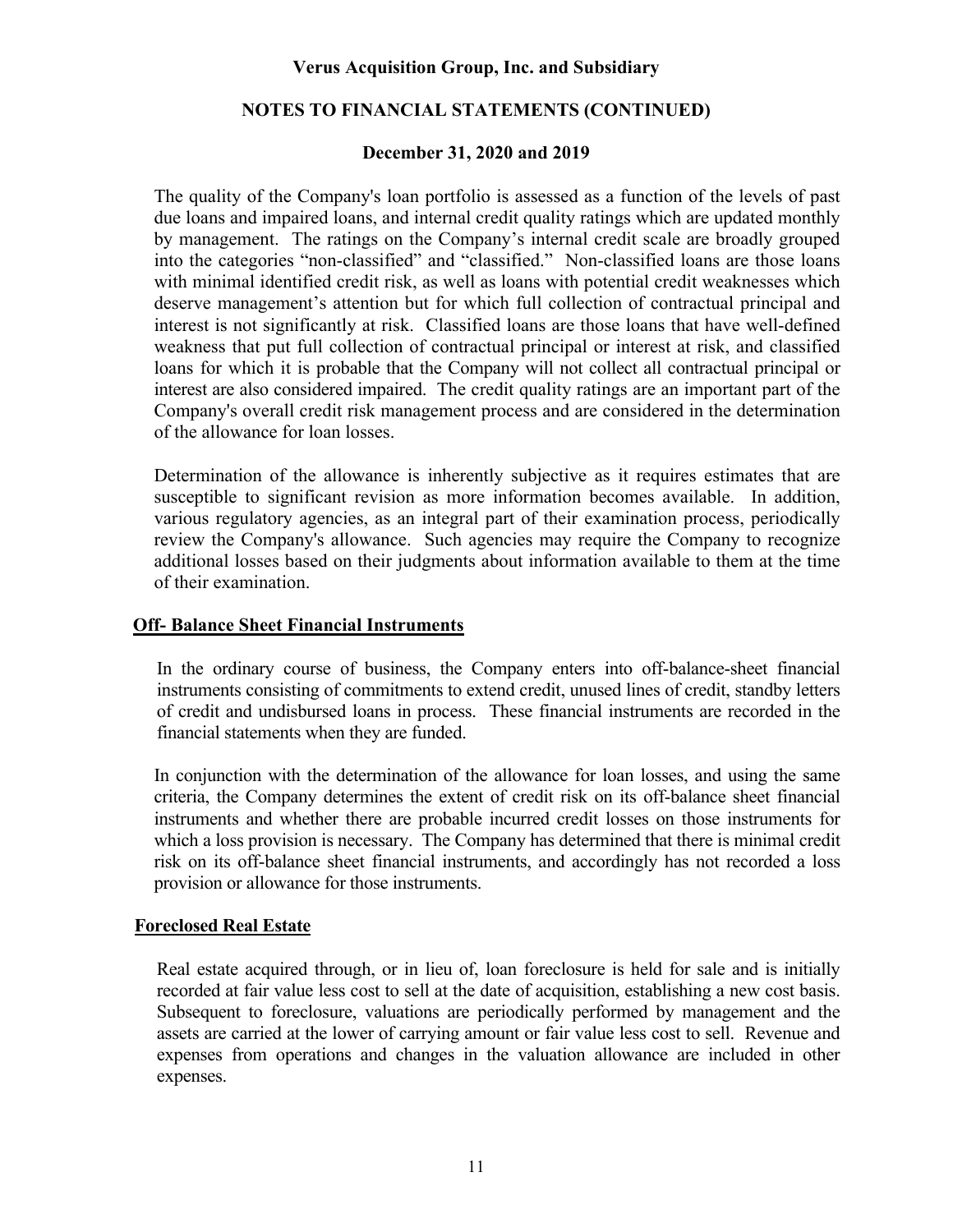### **NOTES TO FINANCIAL STATEMENTS (CONTINUED)**

### **December 31, 2020 and 2019**

### **Premises and Equipment**

Land is carried at cost. Buildings, leasehold improvements, furniture and equipment are carried at cost, less accumulated depreciation computed on the straight-line method over the estimated useful lives of the assets or the expected terms of the lease for financial statement purposes. Expected terms include lease option periods to the extent that the exercise of such option is reasonable assured. Normal costs of maintenance and repairs are charged to expense as incurred.

### **Intangible Assets**

### **Core Deposit Intangible**

The core deposit intangible resulted from Verus' acquisition of the Bank, and represents the excess of the fair value of deposits acquired over their book value at the time of acquisition. The core deposit intangible is amortized to expense over a ten year period. In addition, the core deposit intangible is assessed at least annually for impairment, and any impairment losses are recognized in earnings in the period identified.

### **Goodwill**

Goodwill resulting from Verus' acquisition of the Bank represents the excess of the purchase price over the fair value of acquired tangible assets and liabilities and identifiable intangible assets. Goodwill is assessed at least annually for impairment, and any impairment losses are recognized in earnings in the period identified.

#### **Income Taxes**

Verus and its subsidiary each file separate federal and state returns. The Company is no longer subject to U.S. federal income tax examinations by tax authorities for years before 2017.

Deferred income tax assets and liabilities are determined using the liability (or balance sheet) method. Under this method, the net deferred tax asset or liability is determined based on the tax effects of the temporary differences between the book and tax bases of the various balance sheet assets and liabilities and gives current recognition to changes in tax rates and laws. Realization of deferred tax assets is dependent upon the generation of a sufficient level of future taxable income and recoverable taxes paid in prior years. Management periodically assesses the deferred tax asset, and a valuation allowance is recorded if the full amount is not expected to be realized.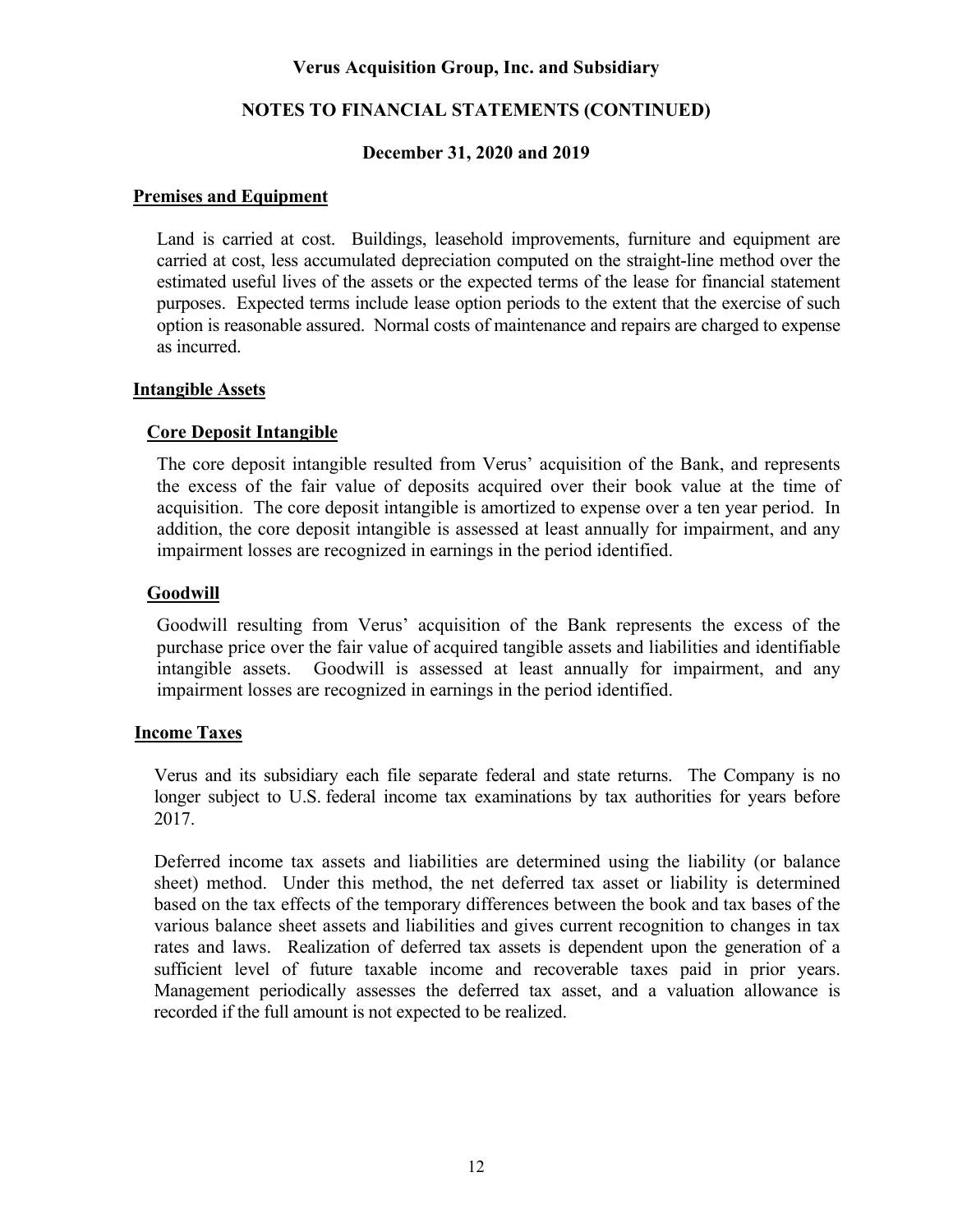### **NOTES TO FINANCIAL STATEMENTS (CONTINUED)**

### **December 31, 2020 and 2019**

The Company has adopted guidance issued by the Financial Accounting Standards Board with respect to accounting for uncertainty in income taxes. A tax position is recognized as a benefit only if it is "more likely than not" that the tax position would be sustained in a tax examination, with a tax examination being presumed to occur. The amount recognized is the largest amount of tax benefit that is greater than 50% likely of being realized on examination. For tax positions not meeting the "more likely than not" test, no tax benefit is recorded. Deferred tax assets are reduced by a valuation allowance if, based on the weight of evidence available, it is more likely than not that a portion of the deferred tax asset may not be realized within one year.

### **Transfers of Financial Assets**

Transfers of financial assets are accounted for as sales when control over the assets has been relinquished. Control over transferred assets is deemed to be relinquished when the assets have been isolated from the Company, the transferee obtains the right (free of conditions that constrain it from taking advantage of that right) to pledge or exchange the transferred assets, and the Company does not maintain effective control over the transferred assets through an agreement to repurchase them before maturity.

### **Fair Value Measurement**

Fair value is the exchange price that would be received for an asset or paid to transfer a liability (exit price) in the principal or most advantageous market for the asset or liability in an orderly transaction between market participants on the measurement date. There are three levels of inputs that may be used to measure fair values:

Level 1 – Quoted prices (unadjusted) for identical assets or liabilities in active markets that the entity has the ability to access as of the measurement date.

Level 2 – Significant other observable inputs other than Level 1 prices such as quoted prices for similar assets or liabilities; quoted prices in markets that are not active; or other inputs that are observable or can be corroborated by observable market data.

Level 3 – Significant unobservable inputs that reflect a company's own assumptions about the assumptions that market participants would use in pricing an asset or liability.

### **Noninterest Income**

Noninterest income is substantially comprised of service charges on deposit accounts, ATM, and debit card income. Service charges on deposit accounts consist of monthly account fees, stop payment charges, and charges or deposit items returned for non-sufficient funds or paid as an overdraft (net of fees waived or refunded). ATM and debit card income is comprised of ATM charges for non-customer use of Bank ATMs and debit card interchange income. In all instances, noninterest income is recognized concurrent with the Bank's satisfaction of the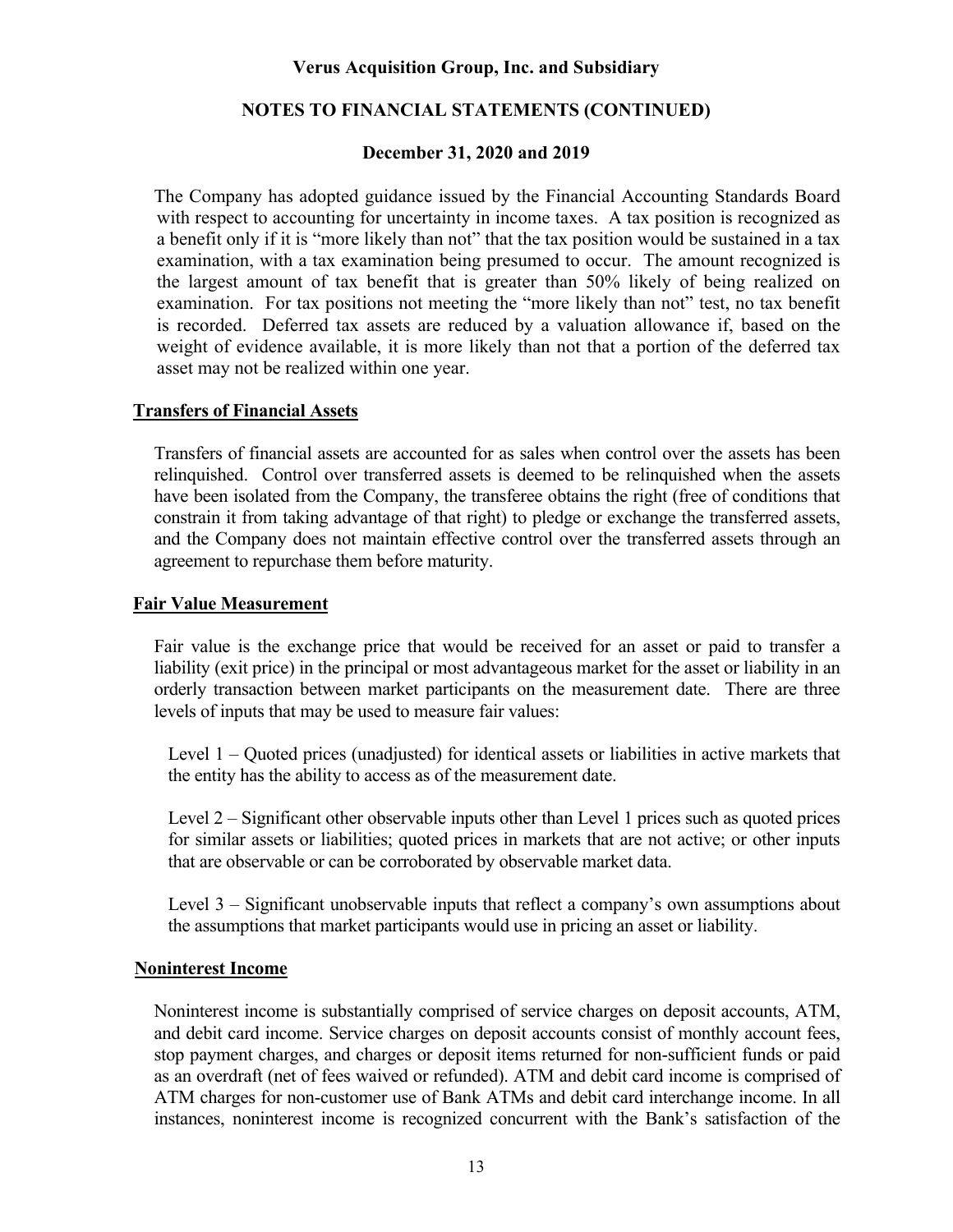### **NOTES TO FINANCIAL STATEMENTS (CONTINUED)**

### **December 31, 2020 and 2019**

underlying performance obligation, which typically occurs at a single point in time as a transaction or statement cycle is completed. Charges for deposit accounts continuously overdrawn are equivalent to interest and included as a component of interest and fees on loans.

### **Subsequent Events**

Management evaluates events occurring after the balance sheet date, through the date the financial statements are eligible to be issued, to determine whether the events require recognition or disclosure in the financial statements. If a subsequent event evidences conditions existing at the balance sheet date, the effects are recognized in the financial statements (recognized subsequent event). If a subsequent event evidences conditions arising after the balance sheet date, the effects are not recognized in the financial statements but rather disclosed in the notes to the consolidated financial statements (nonrecognized subsequent events). The effects of subsequent events are only recognized if material or disclosed if the financial statements would otherwise be misleading.

The Company has evaluated subsequent events for recognition and disclosure through April 29, 2021, which is the date the financial statements were available to be issued.

### **Significant Accounting Standards Updates Not Yet Effective**

The Financial Accounting Standards Board ("FASB") issued ASU 2016-02, Leases (Topic 842). Under the standard, the Bank will be required to record a right-of-use asset for leased property and record a corresponding lease liability. In general, rather than expense lease payments as they are made as currently done under operating lease guidance, the right-of-use asset will be amortized to expense over the lease term and lease payments will reduce the lease obligation. The standard is effective for the Bank beginning January 1, 2022. Management is in the process of determining the impact of the standard on the financial statements.

The FASB issued ASU 2016-03, Financial Instruments – Credit Losses (Topic 326): Measurement of Credit Losses on Financial Instruments. Under the standard, the Bank will be required to convert from the existing incurred-loss model for determining the allowance for loan losses to an expected-loss model. An expected-loss model will determine the allowance for loan losses balance based upon credit losses expected to be incurred over the life of the loan portfolio and will consider not only current credit conditions but also reasonable supportable expectations as to future credit conditions. The standard will also require securities held to maturity to be evaluated for impairment under an expected-loss model. The standard is effective or the Bank beginning January 1, 2023. Management is in the process of determining the impact of the standard on the financial statements.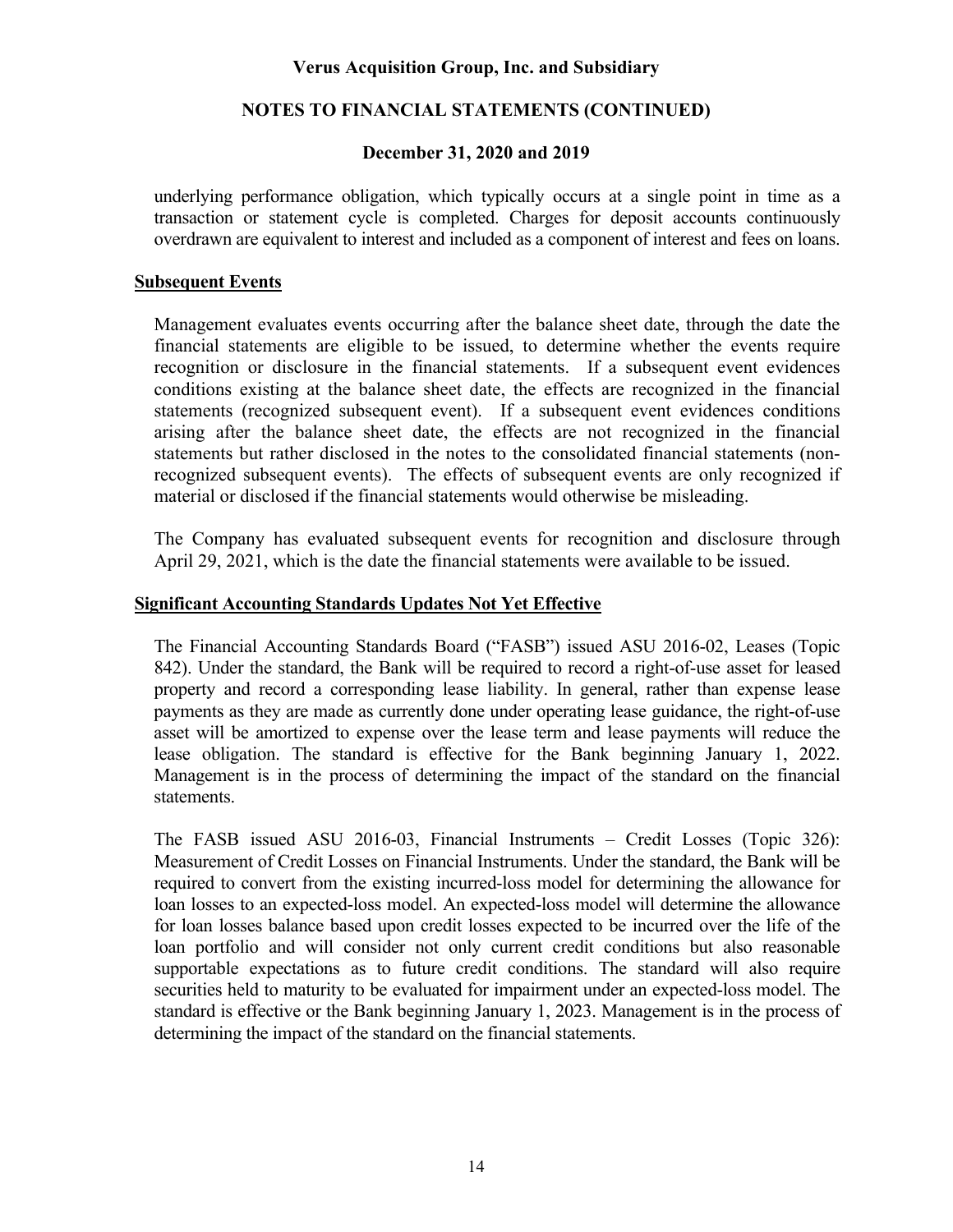#### **NOTES TO FINANCIAL STATEMENTS (CONTINUED)**

### **December 31, 2020 and 2019**

#### **Comprehensive Income**

Comprehensive income consists of net income and other comprehensive income. The Company has no other comprehensive income for the years ended December 31, 2020 and 2019.

#### **Reclassifications**

Certain reclassifications have been made to 2019 amounts to conform to the current year presentation. Reclassifications had no effect on prior year income or stockholders' equity.

#### **NOTE B - LOANS AND ALLOWANCE FOR LOAN LOSSES**

A summary of the balances of loans follows:

|                                         |                | December 31, |    |         |  |  |  |  |  |
|-----------------------------------------|----------------|--------------|----|---------|--|--|--|--|--|
|                                         |                | 2020         |    | 2019    |  |  |  |  |  |
|                                         | (in thousands) |              |    |         |  |  |  |  |  |
| Construction, land and land development |                |              |    |         |  |  |  |  |  |
| Residential 1-4 family                  | \$             | 6,554        | \$ | 8,535   |  |  |  |  |  |
| Other                                   |                | 9,512        |    | 11,303  |  |  |  |  |  |
|                                         |                | 16,066       |    | 19,838  |  |  |  |  |  |
| Real estate                             |                |              |    |         |  |  |  |  |  |
| Residential 1-4 family                  |                | 28,061       |    | 30,172  |  |  |  |  |  |
| Multifamily                             |                | 9,240        |    | 15,584  |  |  |  |  |  |
| Commercial                              |                | 153,374      |    | 173,690 |  |  |  |  |  |
| Farmland                                |                | 1,256        |    | 1,649   |  |  |  |  |  |
|                                         |                | 191,931      |    | 221,095 |  |  |  |  |  |
| Commercial and industrial               |                | 10,220       |    | 7,556   |  |  |  |  |  |
| Consumer and other                      |                | 94           |    | 151     |  |  |  |  |  |
|                                         |                | 218,311      |    | 248,640 |  |  |  |  |  |

At December 31, 2020, the Company had approximately \$32,997,000 of SBA 504 and \$834,000 of SBA 7A loans. Management believes these loans are considered liquid assets given the active and mature secondary market for these loans as well as their associated premiums. Management includes these assets as part of its liquidity measurement and includes them in the Company's Contingent Liquidity Plan, which is updated quarterly. These loans may be periodically sold for liquidity purposes and to manage industry concentrations and interest rate risk.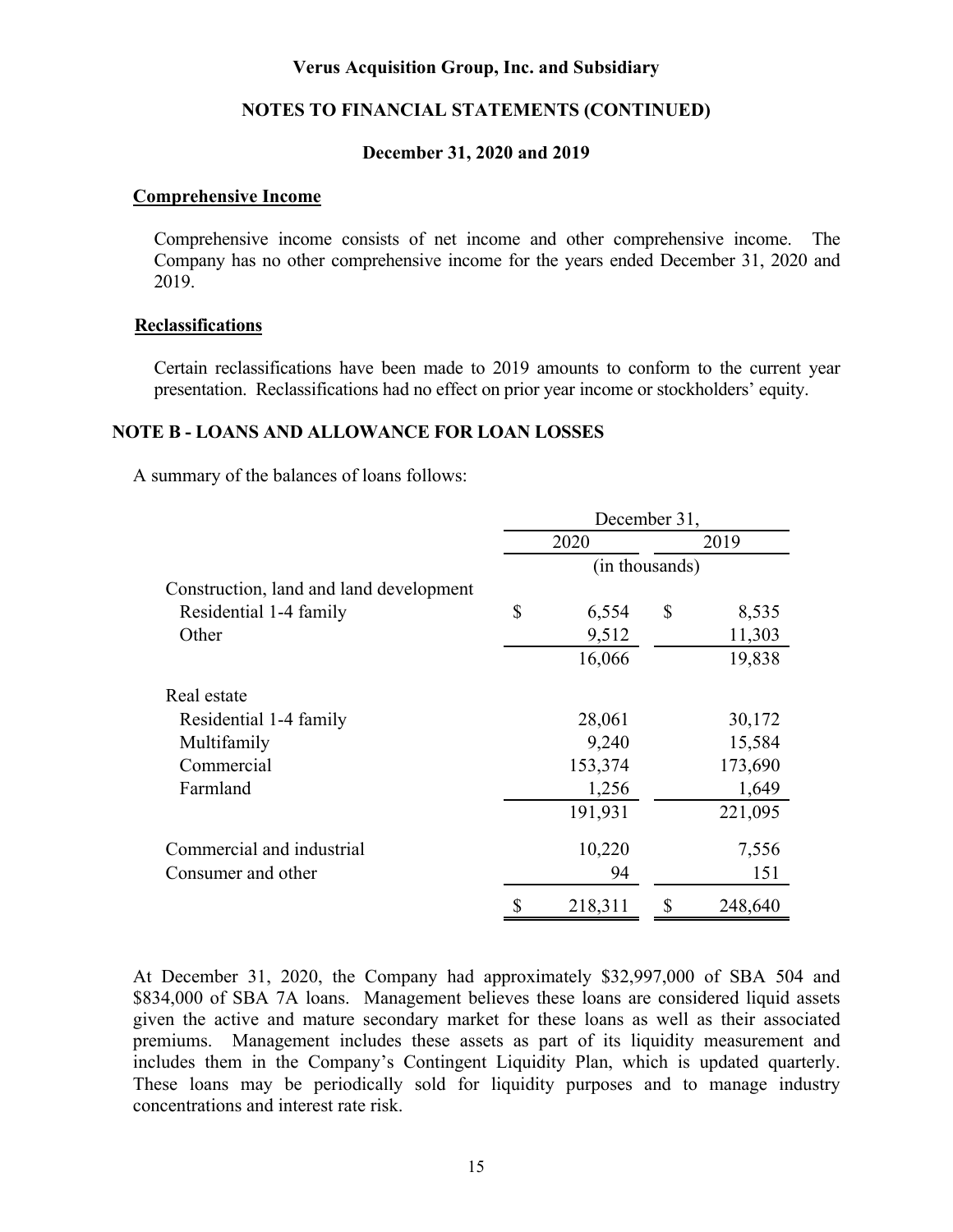## **NOTES TO FINANCIAL STATEMENTS (CONTINUED)**

### **December 31, 2020 and 2019**

Transactions in the allowance for loan losses are as follows:

|                              | Year ended December 31, 2020<br>(in thousands)<br>Construction,<br>Commercia |                              |               |             |    |                     |   |                       |       |       |  |  |  |  |
|------------------------------|------------------------------------------------------------------------------|------------------------------|---------------|-------------|----|---------------------|---|-----------------------|-------|-------|--|--|--|--|
|                              |                                                                              | land and land<br>development |               | Real estate |    | l and<br>industrial |   | Consumer<br>and other | Total |       |  |  |  |  |
| Balance at December 31, 2019 | <sup>\$</sup>                                                                | 170                          |               | 1,738       | \$ | 62                  |   | \$<br>1               |       | 1,971 |  |  |  |  |
| Provision for loan losses    |                                                                              | 20                           |               | 641         |    | 39                  |   |                       |       | 700   |  |  |  |  |
| Charge-offs<br>Recoveries    |                                                                              |                              |               |             |    |                     |   |                       |       |       |  |  |  |  |
| Net (charge-offs) recoveries |                                                                              |                              |               |             |    |                     |   |                       |       |       |  |  |  |  |
| Balance at December 31, 2020 |                                                                              | 190                          | <sup>\$</sup> | 2,379       | S  | 101                 | S |                       | S     | 2,671 |  |  |  |  |

|                              |   |                                          |          | $1$ can chucu December $31, 2013$ |               |                |              |           |   |       |
|------------------------------|---|------------------------------------------|----------|-----------------------------------|---------------|----------------|--------------|-----------|---|-------|
|                              |   |                                          |          |                                   |               | (in thousands) |              |           |   |       |
|                              |   | Construction,                            |          |                                   |               | Commercia      |              |           |   |       |
|                              |   | land and land                            |          |                                   |               | l and          |              | Consumer  |   |       |
|                              |   | industrial<br>Real estate<br>development |          |                                   |               |                |              | and other |   | Total |
| Balance at December 31, 2018 | S | 151                                      | S.       | 1,742                             | <sup>\$</sup> | 62             | $\mathbb{S}$ |           |   | 1,956 |
| Provision for loan losses    |   | 19                                       |          | (4)                               |               | (15)           |              |           |   |       |
| Charge-offs                  |   |                                          |          |                                   |               |                |              |           |   |       |
| Recoveries                   |   |                                          |          |                                   |               | 15             |              |           |   | 15    |
| Net (charge-offs) recoveries |   |                                          |          |                                   |               | 15             |              |           |   | 15    |
| Balance at December 31, 2019 |   | 170                                      | <b>S</b> | 1,738                             | S             | 62             | -S           |           | S | 1,971 |

| Year ended December 31, 2019 |  |  |
|------------------------------|--|--|
|------------------------------|--|--|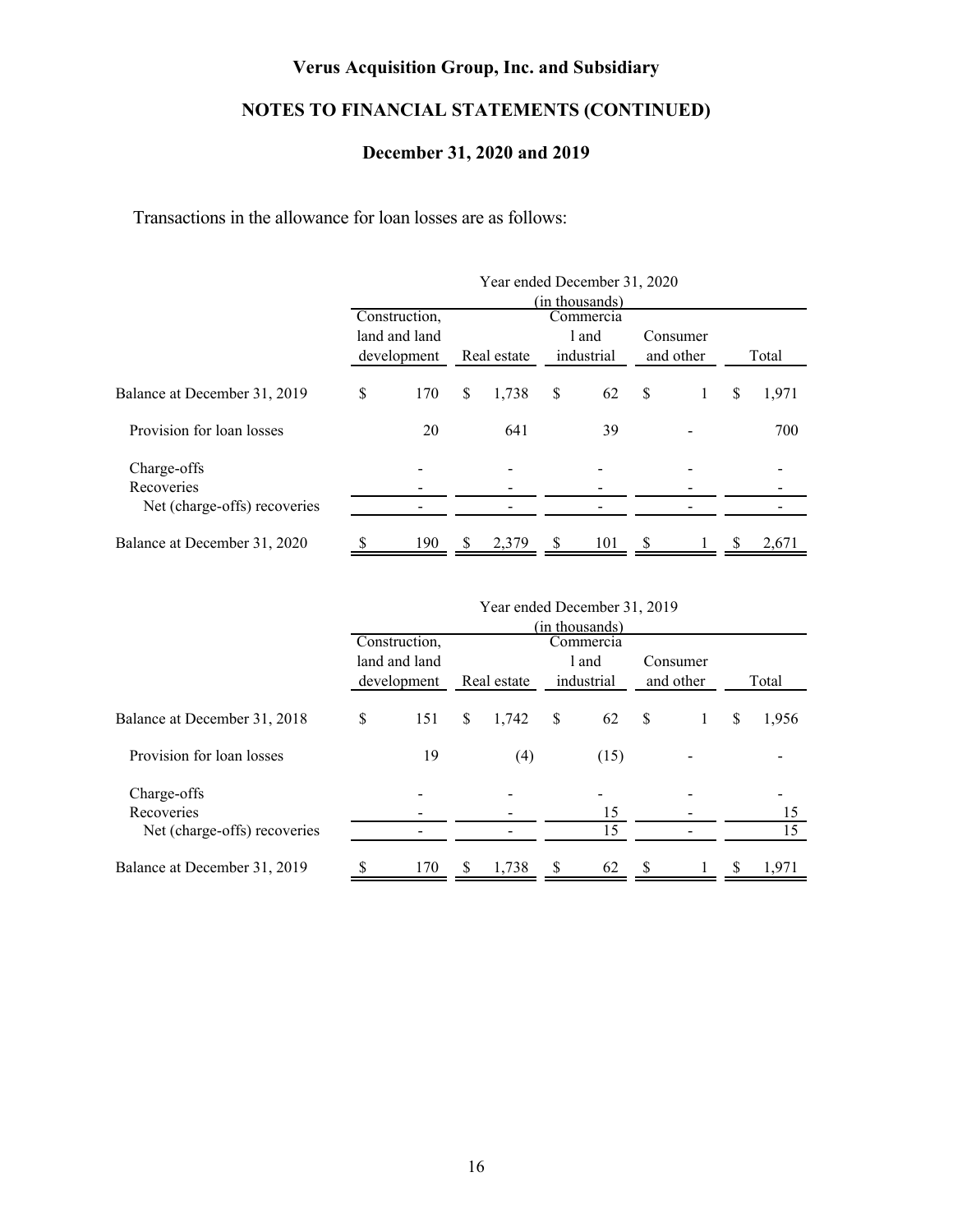## **NOTES TO FINANCIAL STATEMENTS (CONTINUED)**

## **December 31, 2020 and 2019**

Components of the allowance for losses, and the related carrying amount of loans for which the allowance is determined, are as follows:

|                                           |        |                                               |     |             |              | December 31, 2020<br>(in thousands) |                       |    |         |
|-------------------------------------------|--------|-----------------------------------------------|-----|-------------|--------------|-------------------------------------|-----------------------|----|---------|
|                                           |        | Construction,<br>land and land<br>development |     | Real estate |              | Commercial<br>and industrial        | Consumer<br>and other |    | Total   |
| <b>Allocation of Allowance To:</b>        |        |                                               |     |             |              |                                     |                       |    |         |
| Impaired loans - evaluated individually   | \$     |                                               | \$  |             | $\mathbb{S}$ |                                     | \$                    | \$ |         |
| Impaired loans - evaluated collectively   |        |                                               |     |             |              |                                     |                       |    |         |
| Total impaired loans                      |        |                                               |     |             |              |                                     |                       |    |         |
| Unimpaired loans - evaluated collectively |        | 190                                           |     | 2,379       |              | 101                                 |                       |    | 2,671   |
|                                           | \$     | 190                                           | \$. | 2,379       | \$           | 101                                 | \$                    | \$ | 2,671   |
| <b>Recorded Investment In:</b>            |        |                                               |     |             |              |                                     |                       |    |         |
| Impaired loans - evaluated individually   | \$     |                                               | \$  |             | \$           |                                     | \$                    | \$ |         |
| Impaired loans - evaluated collectively   |        |                                               |     |             |              |                                     |                       |    |         |
| Total impaired loans                      |        |                                               |     |             |              |                                     |                       |    |         |
| Unimpaired loans - evaluated collectively | 16,066 |                                               |     | 191,931     | 10,220       |                                     | 94                    |    | 218,311 |
|                                           | S      | 16,066                                        | S   | 191,931     | S            | 10,220                              | \$<br>94              | S  | 218,311 |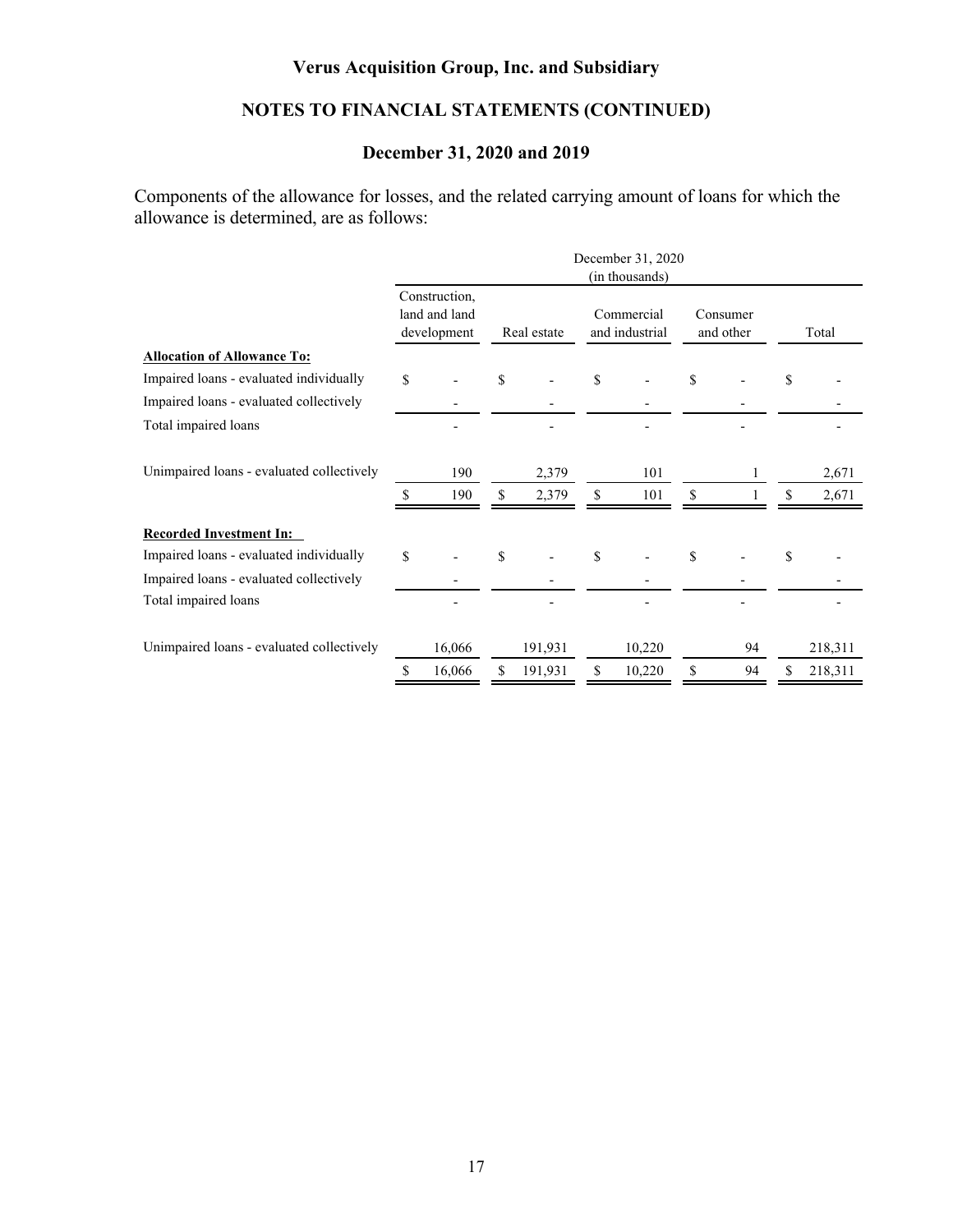## **NOTES TO FINANCIAL STATEMENTS (CONTINUED)**

### **December 31, 2020 and 2019**

|                                           |                                               |    |             |    | December 31, 2019<br>(in thousands) |                       |    |         |
|-------------------------------------------|-----------------------------------------------|----|-------------|----|-------------------------------------|-----------------------|----|---------|
|                                           | Construction,<br>land and land<br>development |    | Real estate |    | Commercial<br>and industrial        | Consumer<br>and other |    | Total   |
| <b>Allocation of Allowance To:</b>        |                                               |    |             |    |                                     |                       |    |         |
| Impaired loans - evaluated individually   | \$                                            | \$ |             | \$ |                                     | \$                    | S  |         |
| Impaired loans - evaluated collectively   |                                               |    |             |    |                                     |                       |    |         |
| Total impaired loans                      |                                               |    |             |    |                                     |                       |    |         |
| Unimpaired loans - evaluated collectively | 170                                           |    | 1,738       |    | 62                                  |                       |    | 1,971   |
|                                           | \$<br>170                                     | \$ | 1,738       | \$ | 62                                  | \$                    |    | 1,971   |
| <b>Recorded Investment In:</b>            |                                               |    |             |    |                                     |                       |    |         |
| Impaired loans - evaluated individually   | \$                                            | \$ |             | \$ |                                     | \$                    | \$ |         |
| Impaired loans - evaluated collectively   |                                               |    |             |    |                                     |                       |    |         |
| Total impaired loans                      |                                               |    |             |    |                                     |                       |    |         |
| Unimpaired loans - evaluated collectively | 19,838                                        |    | 221,095     |    | 7,556                               | 151                   |    | 248,640 |
|                                           | \$<br>19,838                                  |    | 221,095     | S  | 7,556                               | \$<br>151             | S  | 248,640 |

The Company had no impaired loans as of December 31, 2020 and 2019. There was no interest income recognized on impaired loans for 2020 and 2019.

The Company had no troubled debt restructurings as of December 31, 2020 and 2019.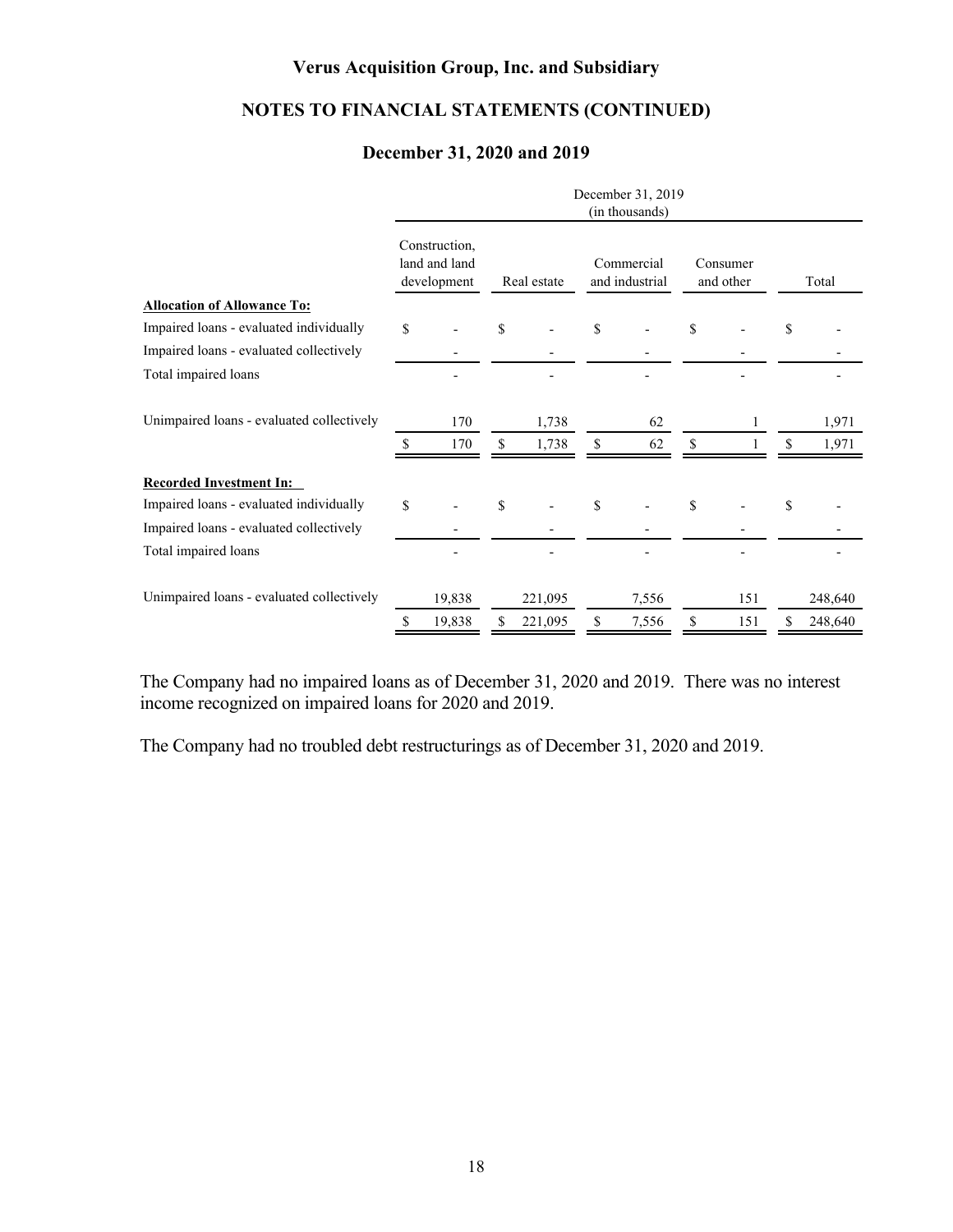## **NOTES TO FINANCIAL STATEMENTS (CONTINUED)**

## **December 31, 2020 and 2019**

The carrying amounts of loans by performance status and credit quality indicator are as follows:

|                                                 |                                                                     |              |                                          |                     |               | December 31, 2020<br>(in thousands) |    |                |                                   |              |              |                |            |  |  |
|-------------------------------------------------|---------------------------------------------------------------------|--------------|------------------------------------------|---------------------|---------------|-------------------------------------|----|----------------|-----------------------------------|--------------|--------------|----------------|------------|--|--|
|                                                 |                                                                     |              | Loans By Past Due and Performance Status |                     |               |                                     |    |                | Loans By Credit Quality Indicator |              |              |                |            |  |  |
|                                                 |                                                                     |              | Accruing Loans                           |                     |               |                                     |    |                |                                   |              |              |                | Classified |  |  |
|                                                 | 90 Days or<br>30-89 Days<br>More Past<br>Past Due<br>Due<br>Current |              |                                          | Nonaccrual<br>Loans |               | <b>Total Loans</b>                  |    | Non-classified | Unimpaired                        |              |              | Impaired       |            |  |  |
| Construction, land and land<br>development      |                                                                     |              |                                          |                     |               |                                     |    |                |                                   |              |              |                |            |  |  |
| Residential 1-4 family                          | \$                                                                  | 6,554        | \$                                       | $\mathbf S$         | <sup>\$</sup> |                                     | S. | 6,554          | \$                                | 6,554        | $\mathbb{S}$ |                | \$         |  |  |
| Other                                           |                                                                     | 9,512        | $\blacksquare$                           |                     |               |                                     |    | 9,512          |                                   | 9,458        |              | 54             |            |  |  |
|                                                 |                                                                     | 16,066       |                                          |                     |               |                                     |    | 16,066         |                                   | 16,012       |              | 54             |            |  |  |
| Real estate                                     |                                                                     |              |                                          |                     |               |                                     |    |                |                                   |              |              |                |            |  |  |
| Residential 1-4 family                          |                                                                     | 27,775       | 286                                      |                     |               |                                     |    | 28,061         |                                   | 28,061       |              |                |            |  |  |
| Multifamily                                     |                                                                     | 9,240        | $\blacksquare$                           |                     |               |                                     |    | 9,240          |                                   | 9,240        |              |                |            |  |  |
| Commercial                                      |                                                                     | 152,660      | 714                                      |                     |               |                                     |    | 153,374        |                                   | 149,734      |              | 3,640          |            |  |  |
| Farmland                                        |                                                                     | 1,256        | $\blacksquare$                           |                     |               | $\overline{\phantom{a}}$            |    | 1,256          |                                   | 1,256        |              | $\blacksquare$ |            |  |  |
|                                                 |                                                                     | 190,931      | 1,000                                    |                     |               |                                     |    | 191,931        |                                   | 188,291      |              | 3,640          |            |  |  |
| Commercial and industrial<br>Consumer and other |                                                                     | 10,220<br>94 |                                          |                     |               | L,                                  |    | 10,220<br>94   |                                   | 10,145<br>94 |              | 75             |            |  |  |
|                                                 | \$                                                                  | 217,311      | \$<br>1,000                              | \$                  | \$            | $\blacksquare$                      | \$ | 218,311        | \$                                | 214,542      | \$           | 3,769          | \$         |  |  |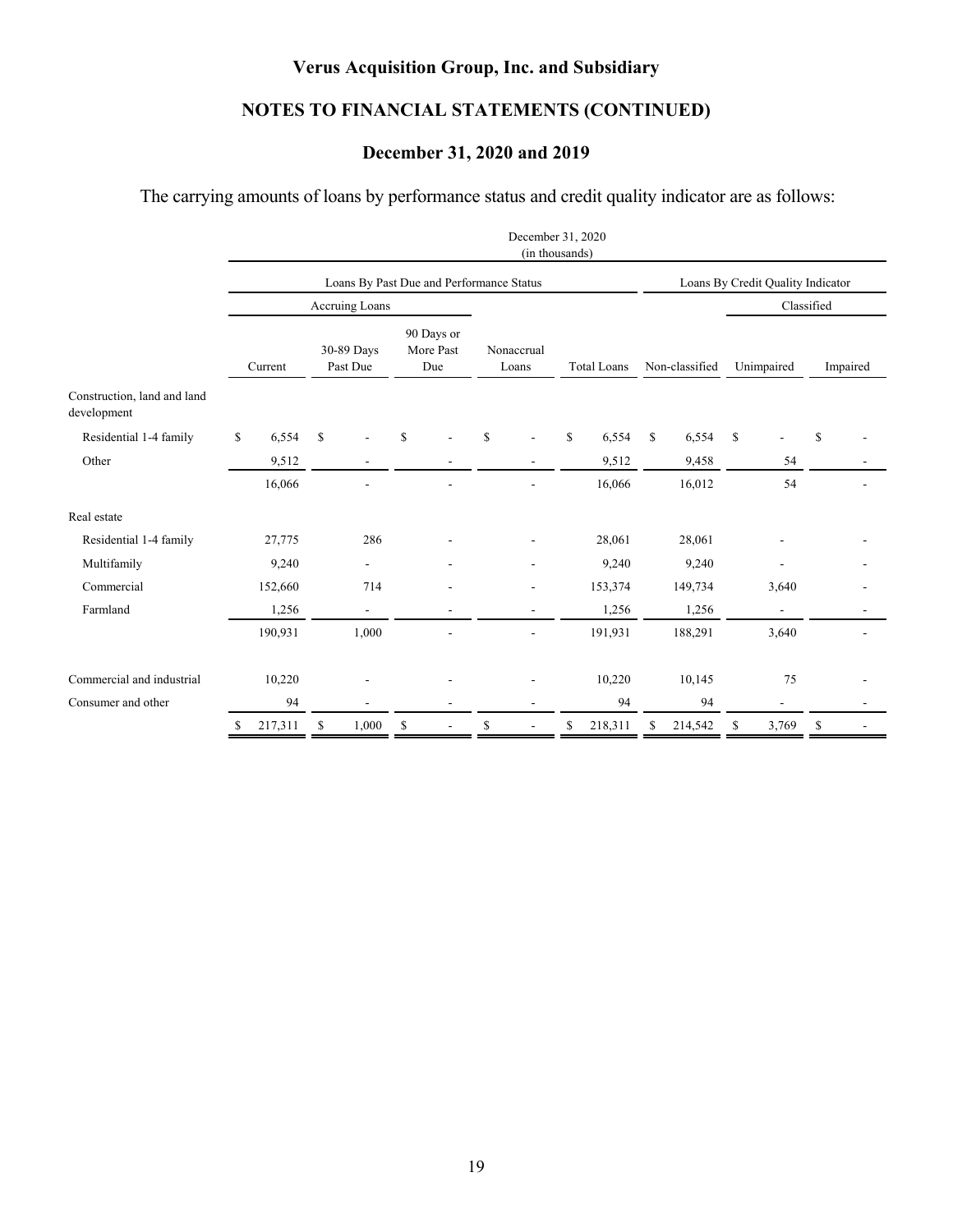### **NOTES TO FINANCIAL STATEMENTS (CONTINUED)**

### **December 31, 2020 and 2019**

|                                            |         |         |                        |                |                                |                                          |                     | December 31, 2019<br>(in thousands) |                    |         |                                   |         |            |                |          |  |  |  |  |
|--------------------------------------------|---------|---------|------------------------|----------------|--------------------------------|------------------------------------------|---------------------|-------------------------------------|--------------------|---------|-----------------------------------|---------|------------|----------------|----------|--|--|--|--|
|                                            |         |         |                        |                |                                | Loans By Past Due and Performance Status |                     |                                     |                    |         | Loans By Credit Quality Indicator |         |            |                |          |  |  |  |  |
|                                            |         |         |                        | Accruing Loans |                                |                                          |                     |                                     |                    |         |                                   |         |            | Classified     |          |  |  |  |  |
|                                            | Current |         | 30-89 Days<br>Past Due |                | 90 Days or<br>More Past<br>Due |                                          | Nonaccrual<br>Loans |                                     | <b>Total Loans</b> |         | Non-classified                    |         | Unimpaired |                | Impaired |  |  |  |  |
| Construction, land and land<br>development |         |         |                        |                |                                |                                          |                     |                                     |                    |         |                                   |         |            |                |          |  |  |  |  |
| Residential 1-4 family                     | \$      | 8,535   | \$                     |                | <sup>\$</sup>                  |                                          | \$                  |                                     | \$                 | 8,535   | \$                                | 8,535   | \$         |                | \$       |  |  |  |  |
| Other                                      |         | 11,303  |                        |                |                                |                                          |                     |                                     |                    | 11,303  |                                   | 11,238  |            | 65             |          |  |  |  |  |
|                                            |         | 19,838  |                        |                |                                |                                          |                     |                                     |                    | 19,838  |                                   | 19,773  |            | 65             |          |  |  |  |  |
| Real estate                                |         |         |                        |                |                                |                                          |                     |                                     |                    |         |                                   |         |            |                |          |  |  |  |  |
| Residential 1-4 family                     |         | 30,172  |                        |                |                                |                                          |                     |                                     |                    | 30,172  |                                   | 30,167  |            | 5              |          |  |  |  |  |
| Multifamily                                |         | 15,584  |                        |                |                                |                                          |                     |                                     |                    | 15,584  |                                   | 15,584  |            |                |          |  |  |  |  |
| Commercial                                 |         | 173,690 |                        |                |                                |                                          |                     |                                     |                    | 173,690 |                                   | 169,687 |            | 4,003          |          |  |  |  |  |
| Farmland                                   |         | 1,649   |                        | $\overline{a}$ |                                |                                          |                     |                                     |                    | 1,649   |                                   | 1,649   |            | $\overline{a}$ |          |  |  |  |  |
|                                            |         | 221,095 |                        |                |                                |                                          |                     |                                     |                    | 221,095 |                                   | 217,087 |            | 4,008          |          |  |  |  |  |
| Commercial and industrial                  |         | 7,556   |                        |                |                                |                                          |                     |                                     |                    | 7,556   |                                   | 7,373   |            | 183            |          |  |  |  |  |
| Consumer and other                         |         | 151     |                        |                |                                |                                          |                     |                                     |                    | 151     |                                   | 151     |            |                |          |  |  |  |  |
|                                            | \$      | 248,640 | \$                     |                | \$                             |                                          | \$                  |                                     | S                  | 248,640 | \$                                | 244,384 | \$         | 4,256          | S        |  |  |  |  |

### **NOTE C - PREMISES AND EQUIPMENT**

Premises and equipment, less accumulated depreciation and amortization consisted of the following:

|                                           | December 31,   |         |  |         |  |
|-------------------------------------------|----------------|---------|--|---------|--|
|                                           | 2020           |         |  | 2019    |  |
|                                           | (in thousands) |         |  |         |  |
| Leasehold improvements                    |                | 659     |  | 659     |  |
| Furniture, fixtures and equipment         |                | 1,415   |  | 1,384   |  |
|                                           |                | 2,074   |  | 2,043   |  |
| Accumulated depreciation and amortization |                | (2,024) |  | (1,988) |  |
|                                           |                | 50      |  |         |  |

The Company rents office space under an operating lease. The lease is for six years with renewal options. Rent expense in 2020 and 2019 was \$201,000 and \$184,000, respectively.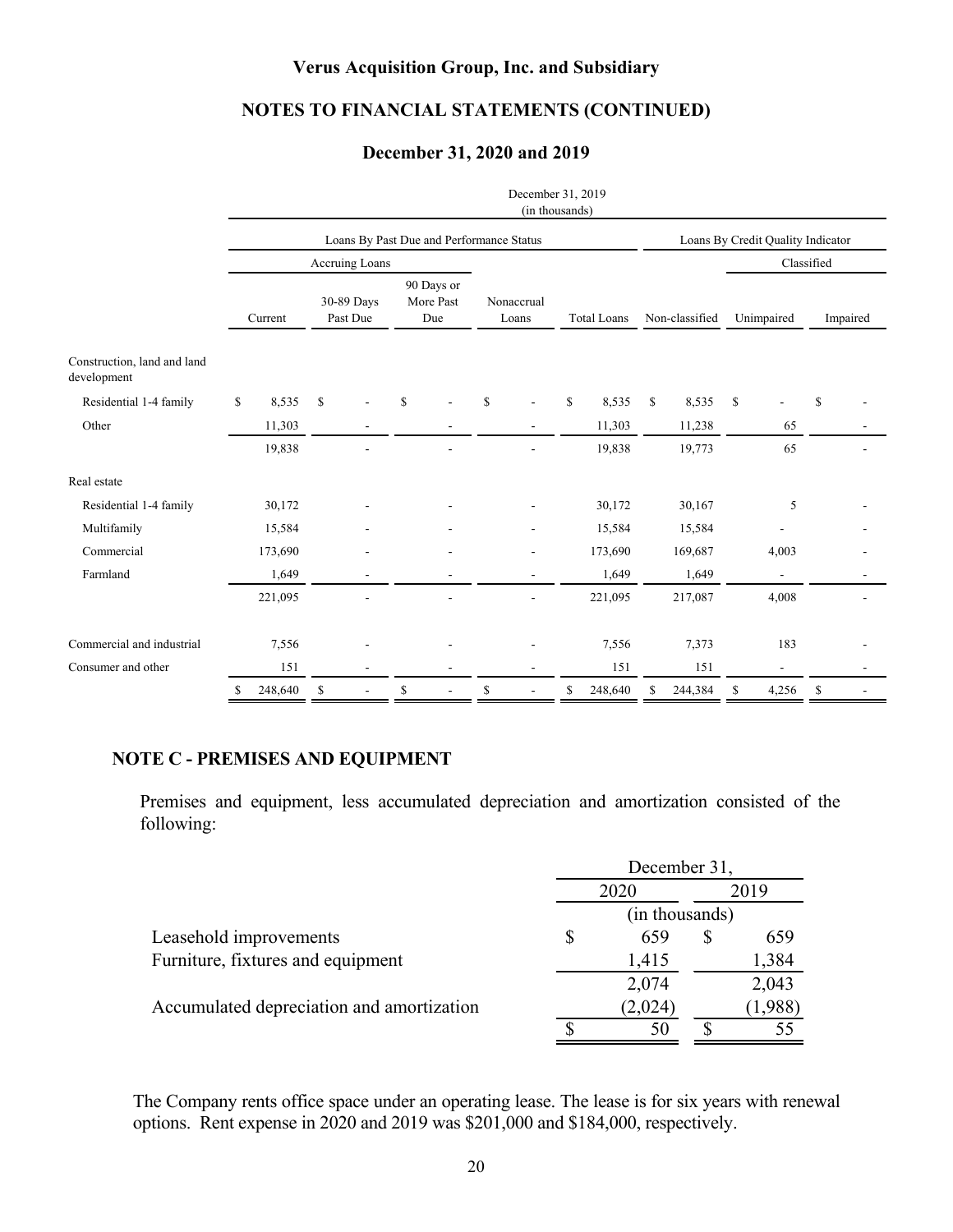### **NOTES TO FINANCIAL STATEMENTS (CONTINUED)**

### **December 31, 2020 and 2019**

Future lease payments under the lease are as follows:

| Years ending |                |
|--------------|----------------|
| December 31, | (in thousands) |
|              |                |
| 2021         | \$<br>137      |
| 2022         | 141            |
| 2023         | 144            |
| 2024         | 148            |
| 2025         | 151            |
| Thereafter   | 13             |
|              | 734            |

### **NOTE D – CORE DEPOSIT INTANGIBLE**

The core deposit intangible asset consists of the:

|                               |      | December 31,   |  |         |  |
|-------------------------------|------|----------------|--|---------|--|
|                               | 2020 |                |  |         |  |
|                               |      | (in thousands) |  |         |  |
| Core deposit intangible       |      | 2,166          |  | 2,166   |  |
| Less accumulated amortization |      | (2,166)        |  | (2,155) |  |
|                               |      |                |  |         |  |

### **NOTE E – DEPOSITS**

The aggregate amount of time deposits in denominations of \$250,000 or more at December 31, 2020 and 2019 was approximately \$35,560,000 and \$38,496,000, respectively.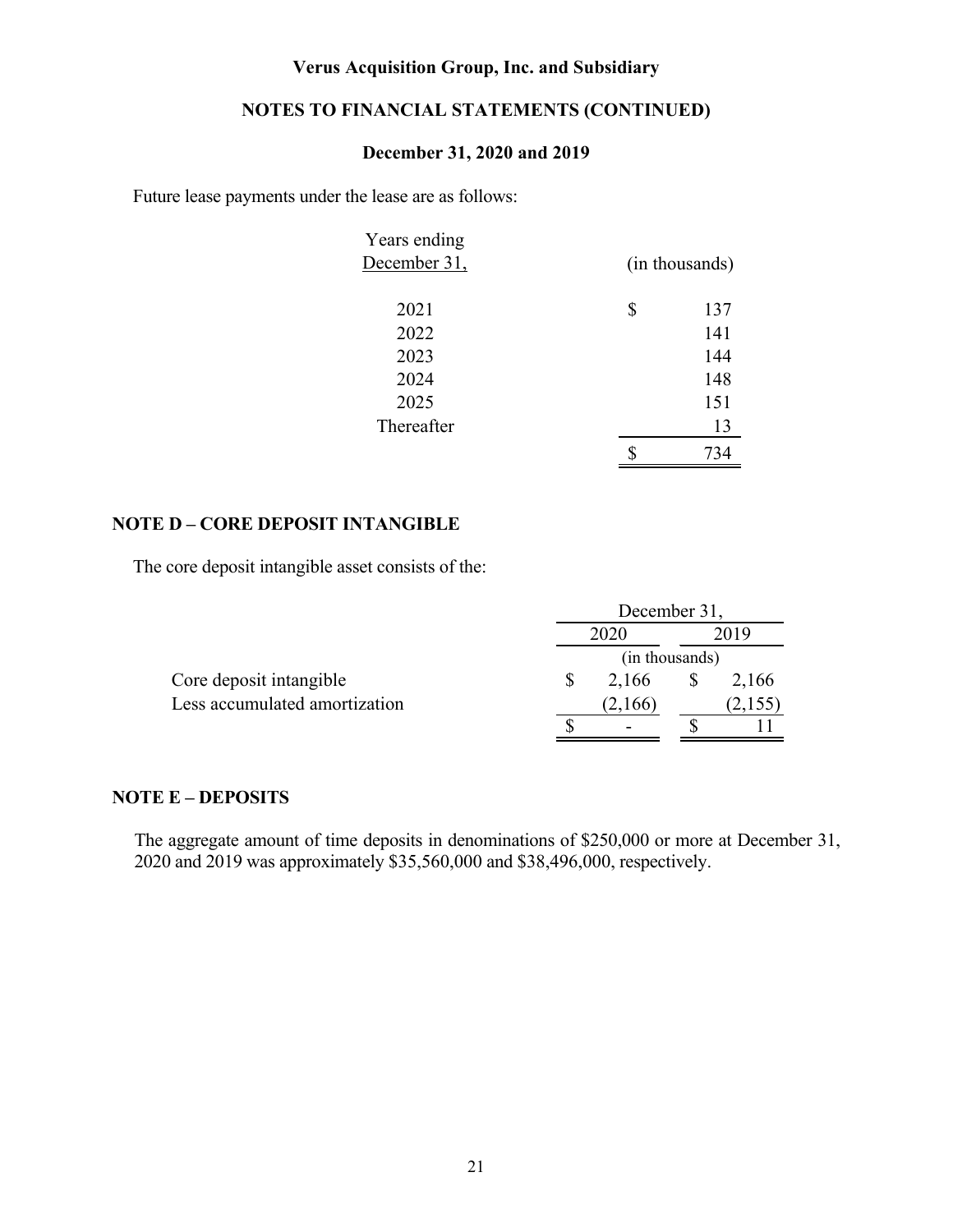### **NOTES TO FINANCIAL STATEMENTS (CONTINUED)**

#### **December 31, 2020 and 2019**

At December 31, 2020, the scheduled maturities of certificates of deposit are as follows:

| Years ending |   |                |
|--------------|---|----------------|
| December 31, |   | (in thousands) |
| 2021         | S | 29,582         |
| 2022         |   | 10,774         |
| 2023         |   | 4,857          |
| 2024         |   | 13,977         |
|              |   | 59,190         |

#### **NOTE F – BORROWINGS**

As of December 31, 2020 and 2019, the Company had term advances outstanding with the Federal Home Loan Bank totaling \$10,000,000 with an average weighted rate of 1.76%. The Company has executed a blanket pledge and security agreement with the Federal Home Loan Bank, which encompasses certain loans as collateral for these credit facilities.

At December 31, 2020 and 2019, the Company had a note payable outstanding with the Bankers' Bank of the West totaling \$170,000 and \$0, with an weighted average rate of 4.4% and 0%, respectively. The Company guaranteed the note with 100% of the Company-owned stock of the Bank and it matures on January 13, 2022. As of December 31, 2020, the Company had additional borrowing capacity under this note of \$830,000.

The scheduled maturities of term advances and notes payable as of December 31, 2020 are as follows:

| Years ending |                |
|--------------|----------------|
| December 31, | (in thousands) |
| 2021         | \$<br>2,000    |
| 2022         | 6,670          |
| 2023         | 1,500          |
|              | 10,170         |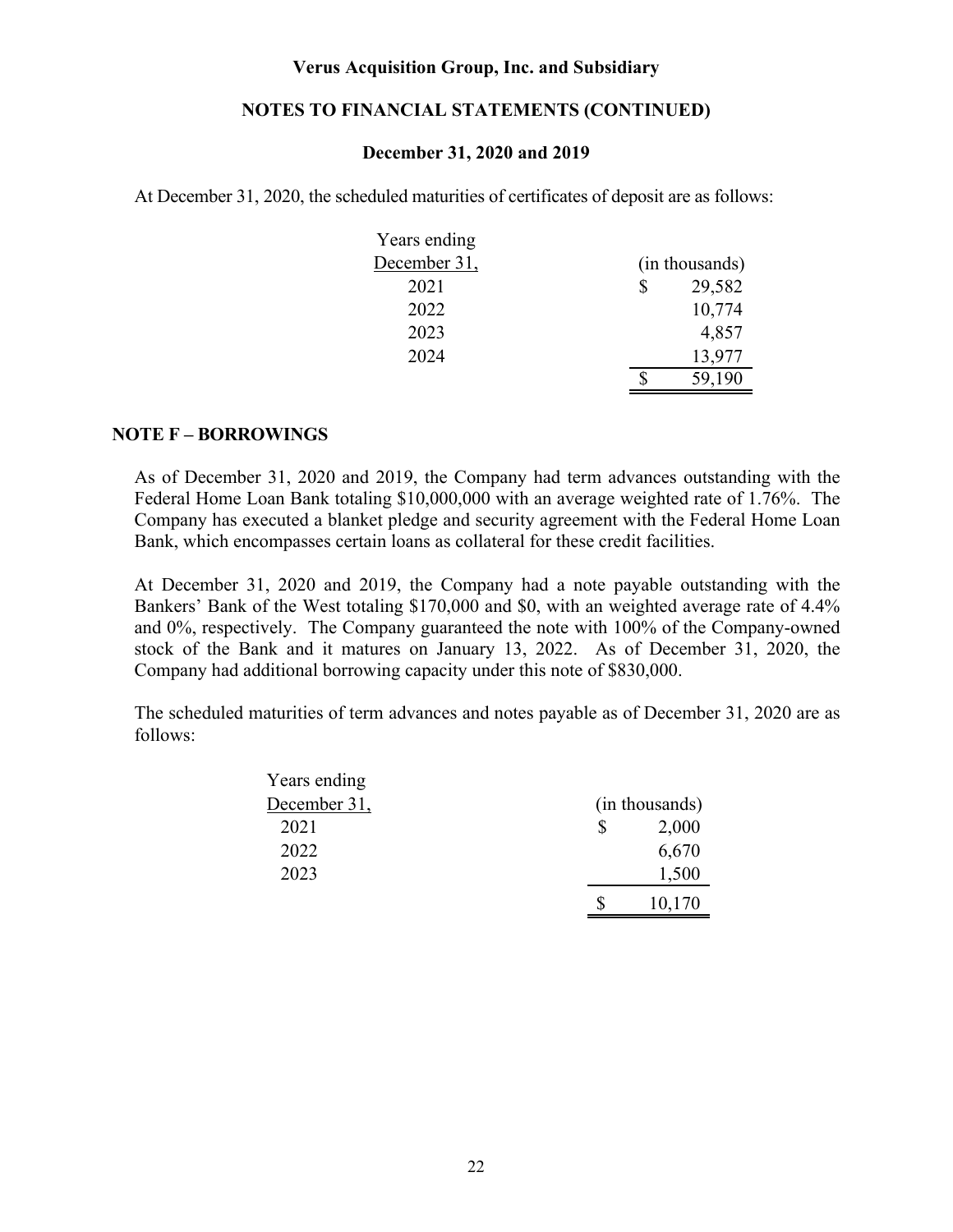### **NOTES TO FINANCIAL STATEMENTS (CONTINUED)**

### **December 31, 2020 and 2019**

As of December 31, 2020, the Company had no short-term borrowings. As of December 31, 2019, short-term borrowings of \$19,000,000 consisted of Federal Home Loan Bank fixed-rate advances with an interest rate of 1.79%.

At December 31, 2020 and 2019, loans totaling \$117,653,000 and \$126,477,000 were pledged to secure all Federal Home Loan Bank borrowings. At December 31, 2020, the Company had additional borrowing capacity at the Federal Home Loan Bank of approximately \$68,880,000.

At December 31, 2020, the Company maintained various additional short and long-term lines of credit from other institutions with available facilities of \$24,700,000.

### **NOTE G – INCOME TAXES**

Following is an analysis of income taxes included in the statements of income:

|                      | 2020           |    | 2019  |  |  |
|----------------------|----------------|----|-------|--|--|
|                      | (in thousands) |    |       |  |  |
| Current tax expense  |                |    |       |  |  |
| Federal              | \$<br>1,441    | \$ | 1,621 |  |  |
| <b>State</b>         | 324            |    | 364   |  |  |
|                      | 1,765          |    | 1,985 |  |  |
| Deferred tax expense |                |    |       |  |  |
| Federal              | (109)          |    | 32    |  |  |
| <b>State</b>         | (16)           |    | 4     |  |  |
|                      | (125)          |    | 36    |  |  |
|                      | \$<br>1,640    | \$ | 2,021 |  |  |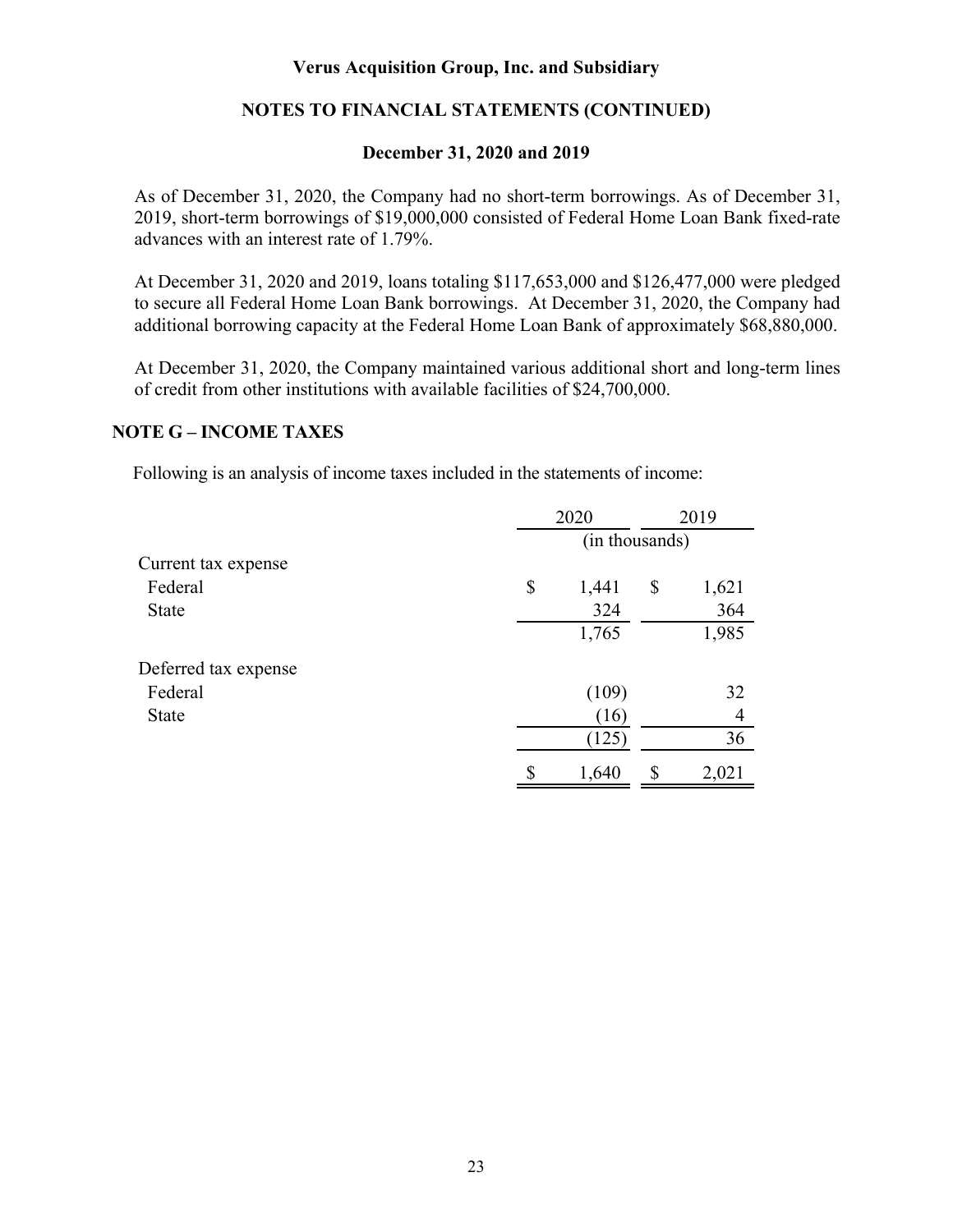## **NOTES TO FINANCIAL STATEMENTS (CONTINUED)**

### **December 31, 2020 and 2019**

Listed below are the components of the net deferred tax assets, which are included in other assets:

|                                                   | December 31,   |      |      |      |  |
|---------------------------------------------------|----------------|------|------|------|--|
|                                                   | 2020           |      | 2019 |      |  |
|                                                   | (in thousands) |      |      |      |  |
| Deferred tax assets                               |                |      |      |      |  |
| Allowance for loan losses                         | \$             | 657  | \$   | 484  |  |
| Organizational costs                              |                | 18   |      | 38   |  |
| Deferred loan fees                                |                | 115  |      | 135  |  |
| Other                                             |                | 52   |      | 55   |  |
| Total deferred tax assets                         |                | 842  |      | 712  |  |
| Deferred tax liabilities                          |                |      |      |      |  |
| Core deposit intangible                           |                |      |      | (3)  |  |
| Other                                             |                | (59) |      | (51) |  |
| Total deferred tax liabilities                    |                | (59) |      | (54) |  |
| Net deferred tax asset before valuation allowance |                | 783  |      | 658  |  |
| Less valuation allowance                          |                |      |      |      |  |
| Net deferred tax asset                            | \$             | 783  | \$   | 658  |  |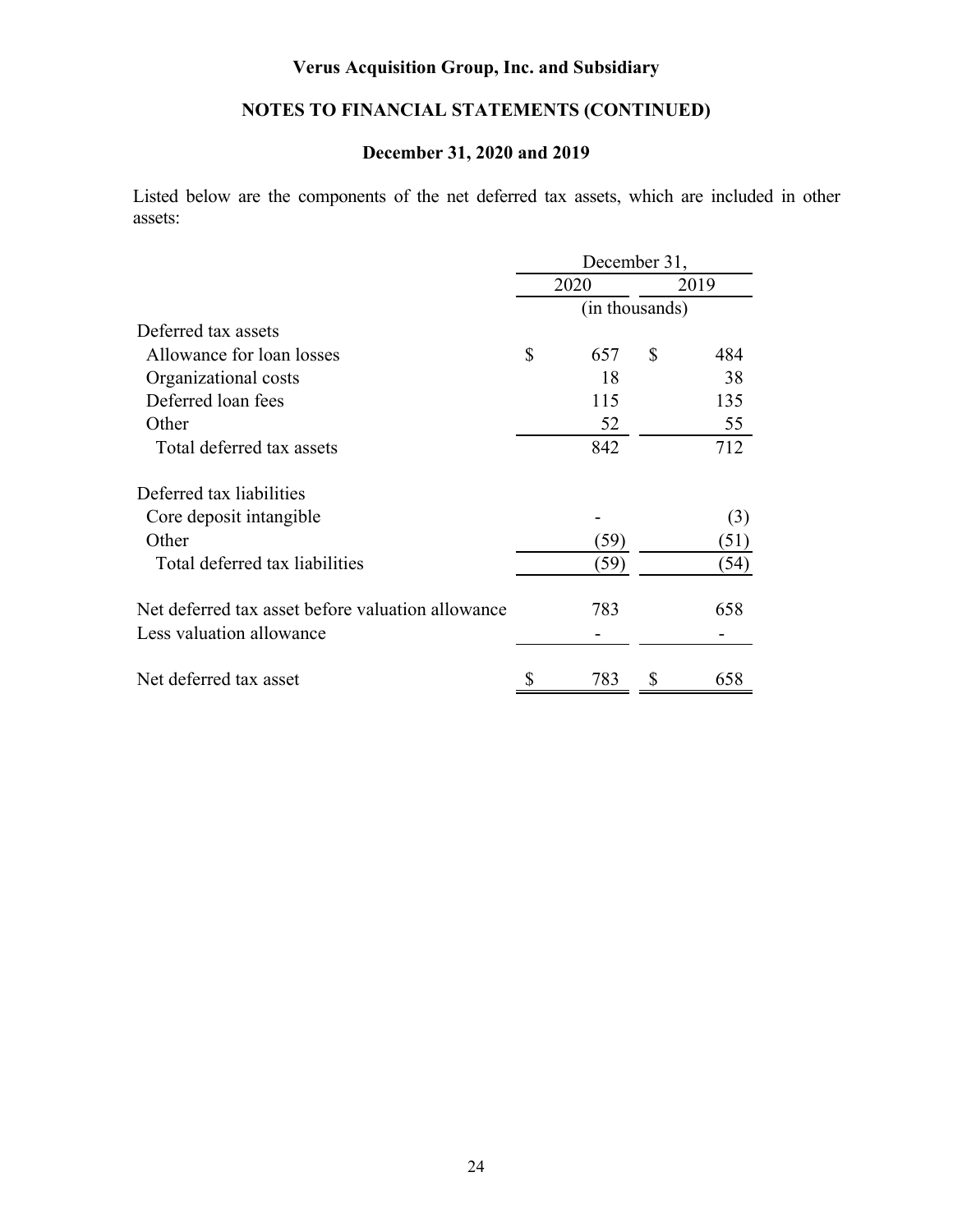### **NOTES TO FINANCIAL STATEMENTS (CONTINUED)**

### **December 31, 2020 and 2019**

The reasons for the differences between the statutory federal income tax rate and the effective tax rate are summarized as follows:

|                                       | Year Ended December 31, |       |  |  |
|---------------------------------------|-------------------------|-------|--|--|
|                                       | 2020                    | 2019  |  |  |
|                                       | (percentage)            |       |  |  |
| Statutory federal tax rate            | 21.00                   | 21.00 |  |  |
| Increase resulting from:              |                         |       |  |  |
| State tax, net of federal tax benefit | 3.15                    | 3.38  |  |  |
| Amortization                          | 1.27                    | 3.73  |  |  |
| Effective rate                        | 25.42                   | 28.11 |  |  |

### **NOTE H - FINANCIAL INSTRUMENTS WITH OFF-BALANCE SHEET RISK**

The Company is a party to financial instruments with off-balance sheet risk in the normal course of business to meet the financing needs of its customers. These financial instruments include commitments to extend credit and stand-by letters of credit.

Those instruments involve, to a varying degree, elements of credit risk in excess of the amount recognized in the statement of financial position. The contract amounts of those instruments reflect the extent of involvement the Company has in particular classes of financial instruments.

The Company's exposure to credit loss in the event of non-performance by the other party to the financial instrument for commitments to extend credit and stand-by letters of credit is represented by the contractual notional amount of those instruments. The Company uses the same credit policies in making commitments and conditional obligations as it does for on-balance sheet instruments.

At December 31, 2020 and 2019, the following financial instruments were outstanding whose contract amounts represent credit risk:

|                              | 2020           |              | 2019   |  |
|------------------------------|----------------|--------------|--------|--|
|                              | (in thousands) |              |        |  |
| Commitments to extend credit | 27,515         | $^{\circ}$ S | 33,484 |  |
| Letters of credit            | 709            |              |        |  |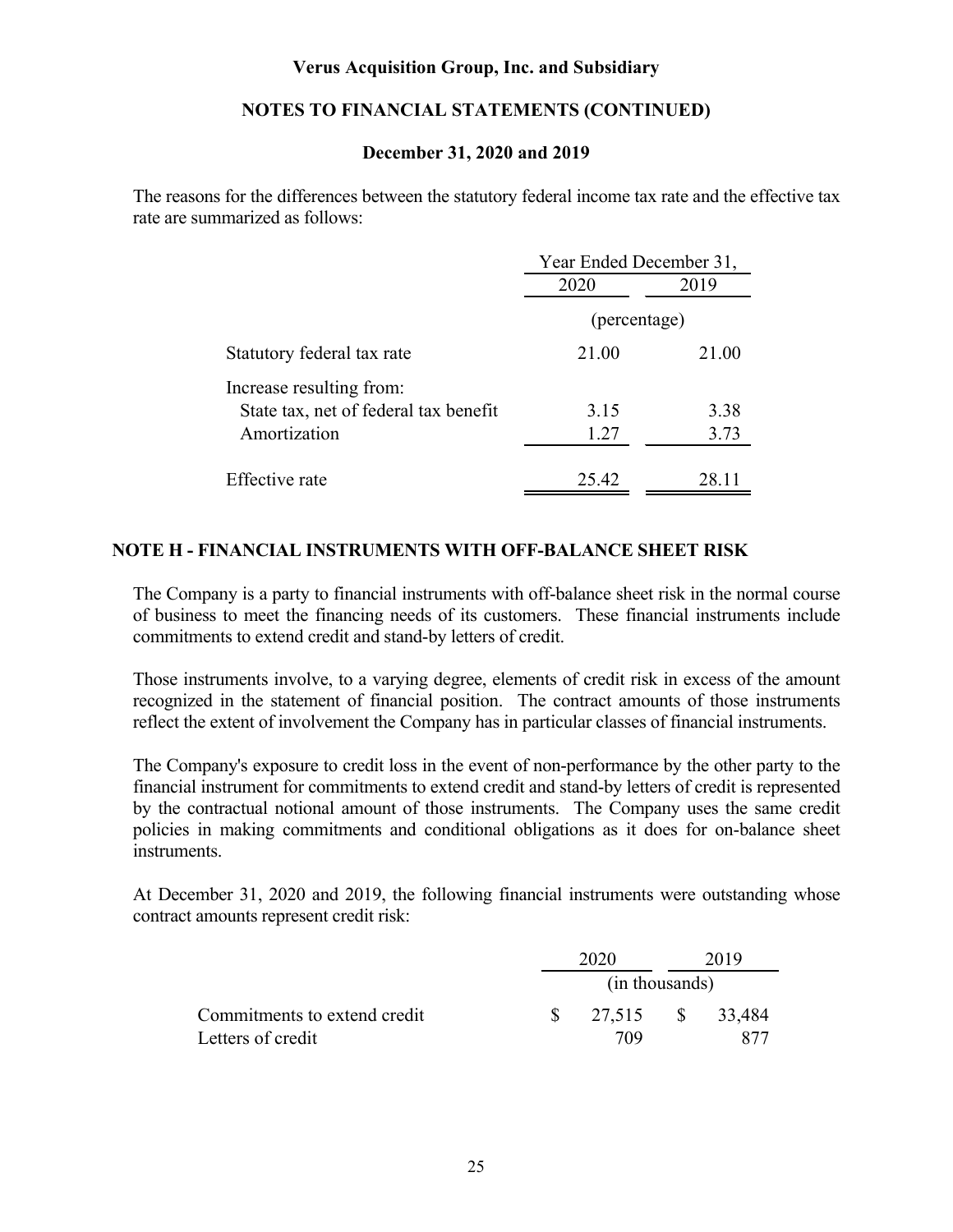### **NOTES TO FINANCIAL STATEMENTS (CONTINUED)**

### **December 31, 2020 and 2019**

Commitments to extend credit are agreements to lend to a customer as long as there is no violation of any condition established in the contract. Commitments generally have fixed expiration dates or other termination clauses and may require payment of a fee.

Since many of the commitments may expire without being drawn upon, the total commitment amounts do not necessarily represent future cash requirements. The Company evaluates each customer's creditworthiness on a case-by-case basis. The amount of collateral obtained if deemed necessary by the Company upon extension of credit is based on management's credit evaluation. Collateral held varies, but may include accounts receivable, inventory, property, plant and equipment and income-producing commercial properties.

Stand-by letters of credit are conditional commitments issued by the Company to guarantee the performance of a customer to a third party. The credit risk involved in issuing letters of credit is essentially the same as that involved in extending loan facilities to customers.

### **NOTE I - EMPLOYEE BENEFIT AND COMPENSATION PLANS**

### **401(k) Plan**

The Company maintains a 401(k) retirement plan whereby substantially all employees who meet certain age and length of service requirements may participate in the plan. For both 2020 and 2019, expense attributable to the Plan amounted to approximately \$68,000.

### **Employment Agreements**

The Company has employment agreements with its CEO and President. The agreements establish a salary that is increased annually based on performance factors relating to Company earnings, asset growth and asset quality. The CEO and President are also entitled to participate in annual bonuses based on Company earnings and asset quality. These are subject to annual review and approval by the Board of Directors.

### **Stock Appreciation Rights**

The Company has a Stock Appreciation Rights (SAR) plan for senior officers. Under the plan, participants are granted a number of SARs at the discretion of the Company's Board of Directors. Each SAR entitles the holder to the book value appreciation in one share of the Company's common stock for the periods following the date of grant. The value of the stock appreciation vests immediately, at which time the holder is entitled to receive the value in cash. Expense attributable to the plan in 2020 and 2019 was \$547,000 and \$544,000, respectively. All expenses were paid as part of 2020 and 2019 compensation, and no liability related to this expense existed as of December 31, 2020 and 2019.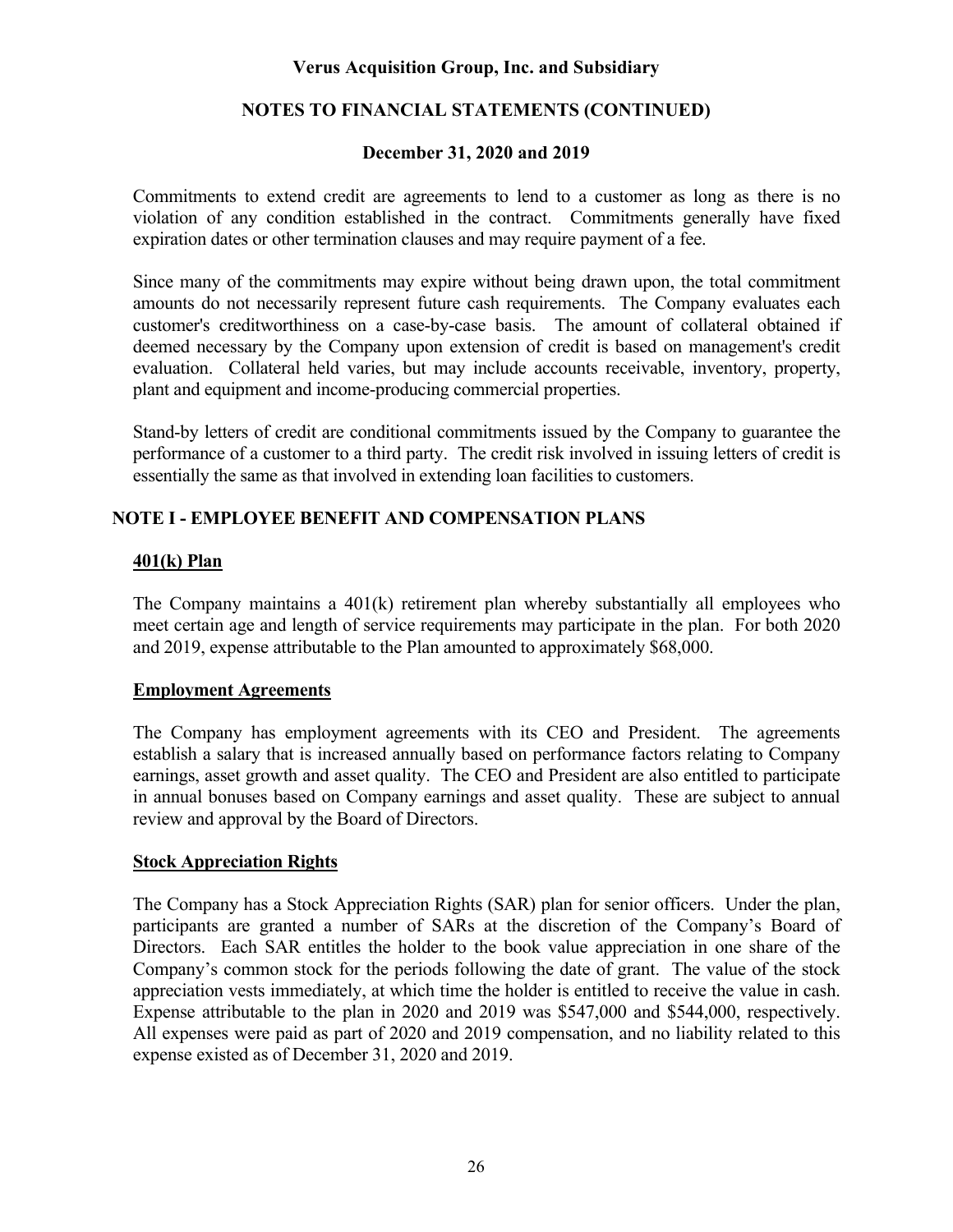### **NOTES TO FINANCIAL STATEMENTS (CONTINUED)**

### **December 31, 2020 and 2019**

### **NOTE J – RELATED PARTY TRANSACTIONS**

In the ordinary course of business, the Company may make loans to executive officers, directors and principal shareholders of the Company, including their immediate families and companies in which they are principal owners. At December 31, 2020 and 2019, total loans to these persons approximated \$1,483,000 and \$3,859,000, respectively. Deposits by related parties held by the Company at December 31, 2020 and 2019 were approximately \$6,453,000 and \$4,658,000, respectively.

### **NOTE K – STOCKHOLDERS' EQUITY AND DIVIDENDS**

In December 2019, the Company completed a non-compulsory share exchange with certain shareholders of the Bank and as a result, the Company now holds approximately 86.5% of the outstanding shares of the Bank.

Federal banking regulations place certain restrictions on dividends paid by the Bank to its shareholders. Approval by the banking regulators is required if the total of all dividends declared by the Bank exceeds the total of its net profits for the year combined with its retained net profits of the preceding two years. In addition, dividends paid by the Bank would be prohibited if the effect thereof would cause the Bank's capital to be deemed below the applicable minimum capital requirements.

### **NOTE L - MINIMUM REGULATORY CAPITAL REQUIREMENTS**

The Bank is subject to various regulatory capital requirements administered by state and federal banking agencies. Failure to meet minimum capital requirements can initiate certain mandatory and possibly additional discretionary actions by regulators that, if undertaken, could have a direct material effect on the Bank's financial statements. Under capital adequacy guidelines and the regulatory framework for prompt corrective action, the Bank must meet specific capital guidelines that involve quantitative measures of their assets, liabilities, and certain off-balance sheet items as calculated under regulatory accounting practices. The capital amounts and classification are also subject to other factors. The net unrealized gain or loss on available for sale securities is not included in computing regulatory capital. Management believes, as of December 31, 2020 and 2019, that the Bank meets all capital adequacy requirements to which it is subject.

Prompt corrective action regulations provide five classifications: well capitalized, adequately capitalized, undercapitalized, significantly undercapitalized, and critically undercapitalized, although these terms are not used to represent overall financial condition. If adequately capitalized, regulatory approval is required to accept brokered deposits. If undercapitalized, capital distributions are limited, as is asset growth and expansion, and capital restoration plans are required. At year end 2020 and 2019, the most recent regulatory notification categorized the Bank as well capitalized under the regulatory framework for prompt corrective action. There are no conditions or events since that notification that management believes have changed the institution's category.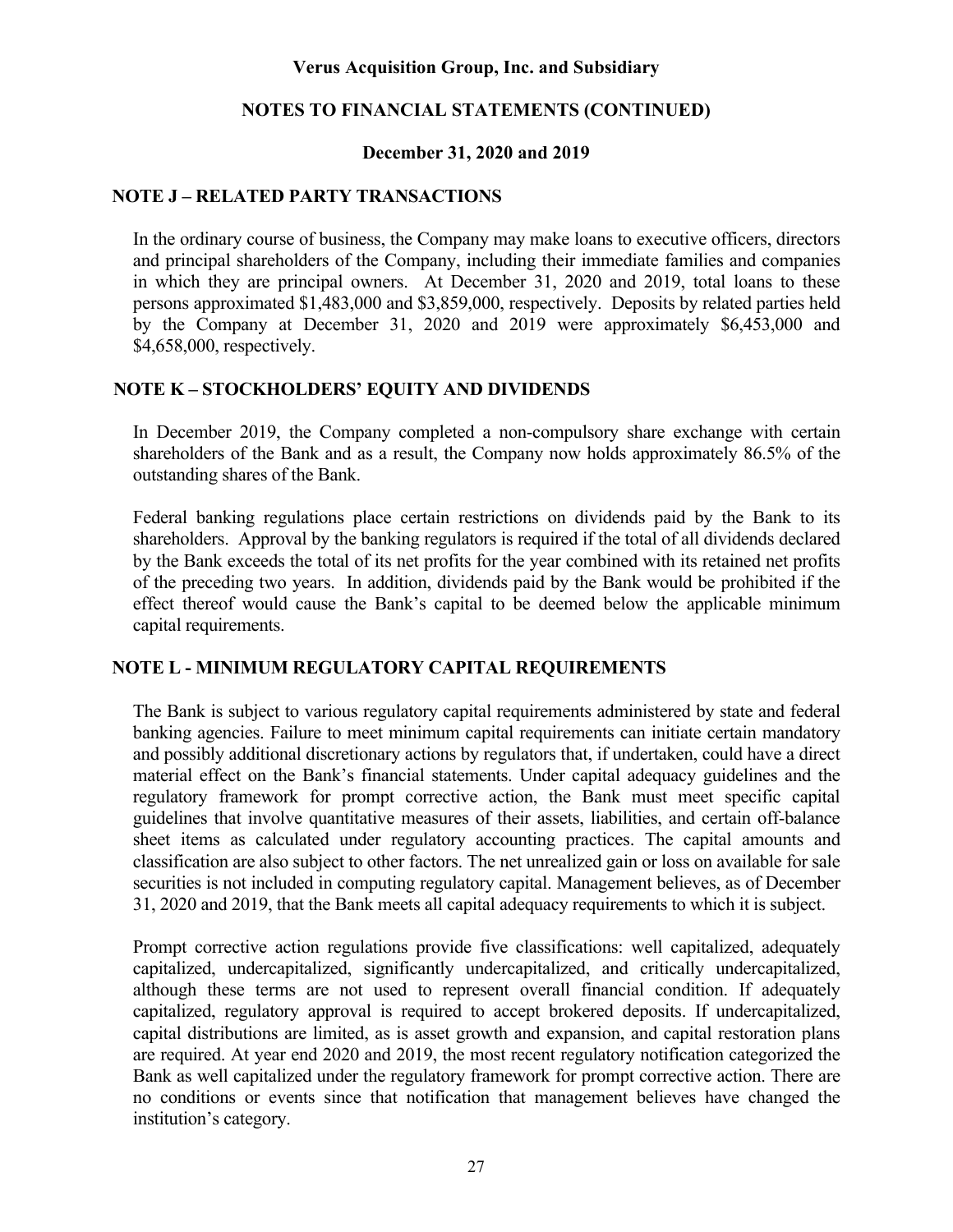### **NOTES TO FINANCIAL STATEMENTS (CONTINUED)**

### **December 31, 2020 and 2019**

In 2019, the federal banking agencies jointly issued a final rule that provides for an optional, simplified measure of capital adequacy the community bank leverage ratio framework ("CBLR framework"), for qualifying community banking organizations, consistent with Section 201 of Economic Growth, Regulatory Relief, and Consumer Protection Act. The final rule became effective on January 1, 2020 and was elected by the Bank as of December 31, 2020. In April 2020, the federal banking agencies issued an interim final rule that makes temporary changes to the CBLR framework, pursuant to section 4012 of the Coronavirus Aid, Relief, and Economic Security ("CARES") Act, and a second interim final rule that provides a graduated increase in the community bank leverage ratio requirement after the expiration of the temporary changes implemented pursuant to section 4012 of the CARES Act.

The community bank leverage ratio removes the requirement for qualifying banking organizations to calculate and report risk-based capital but rather only requires a Tier 1 to average assets (leverage) ratio. Qualifying banking organizations that elect to use the CBLR framework and that maintain a leverage ratio of greater than required minimums will be considered to have satisfied the generally applicable risk based and leverage capital requirements in the agencies' capital rules (generally applicable rule) and, if applicable, will be considered to have met the well capitalized ratio requirements for purposes of section 38 of the Federal Deposit Insurance Act. Under the interim final rules, the community bank leverage ratio minimum requirement is 8% as of December 31, 2020, 8.5% for calendar year 2021, and 9% for calendar year 2022 and beyond. The interim rule allows for a two-quarter grace period to correct a ratio that falls below the required amount, provided that the bank maintains a leverage ratio of 7% as of December 31, 2020, 7.5% for calendar year 2021, and 8% for calendar year 2022 and beyond.

Under the final rule, an eligible banking organization can opt out of the CBLR framework and revert back to the risk-weighting framework without restriction. As of December 31, 2020, the Bank was a qualifying community banking organization as defined by the federal banking agencies and elected to measure capital adequacy under the CBLR framework.

Actual and required capital amounts and ratios are presented below:

|                                          | To be well      |        |                           |                  |  |
|------------------------------------------|-----------------|--------|---------------------------|------------------|--|
|                                          |                 |        | capitalized under         |                  |  |
|                                          |                 |        | <b>Prompt Corrective</b>  |                  |  |
|                                          |                 |        | <b>Action Regulations</b> |                  |  |
|                                          |                 | Actual |                           | (CBLR Framework) |  |
|                                          | Amount          | Ratio  | Amount                    | Ratio            |  |
|                                          |                 |        | (in thousands)            |                  |  |
| As of December 31, 2020                  |                 |        |                           |                  |  |
| Tier 1 capital (to average total assets) | $$36,189$ 12.6% |        | $$22,946$ 8.0%            |                  |  |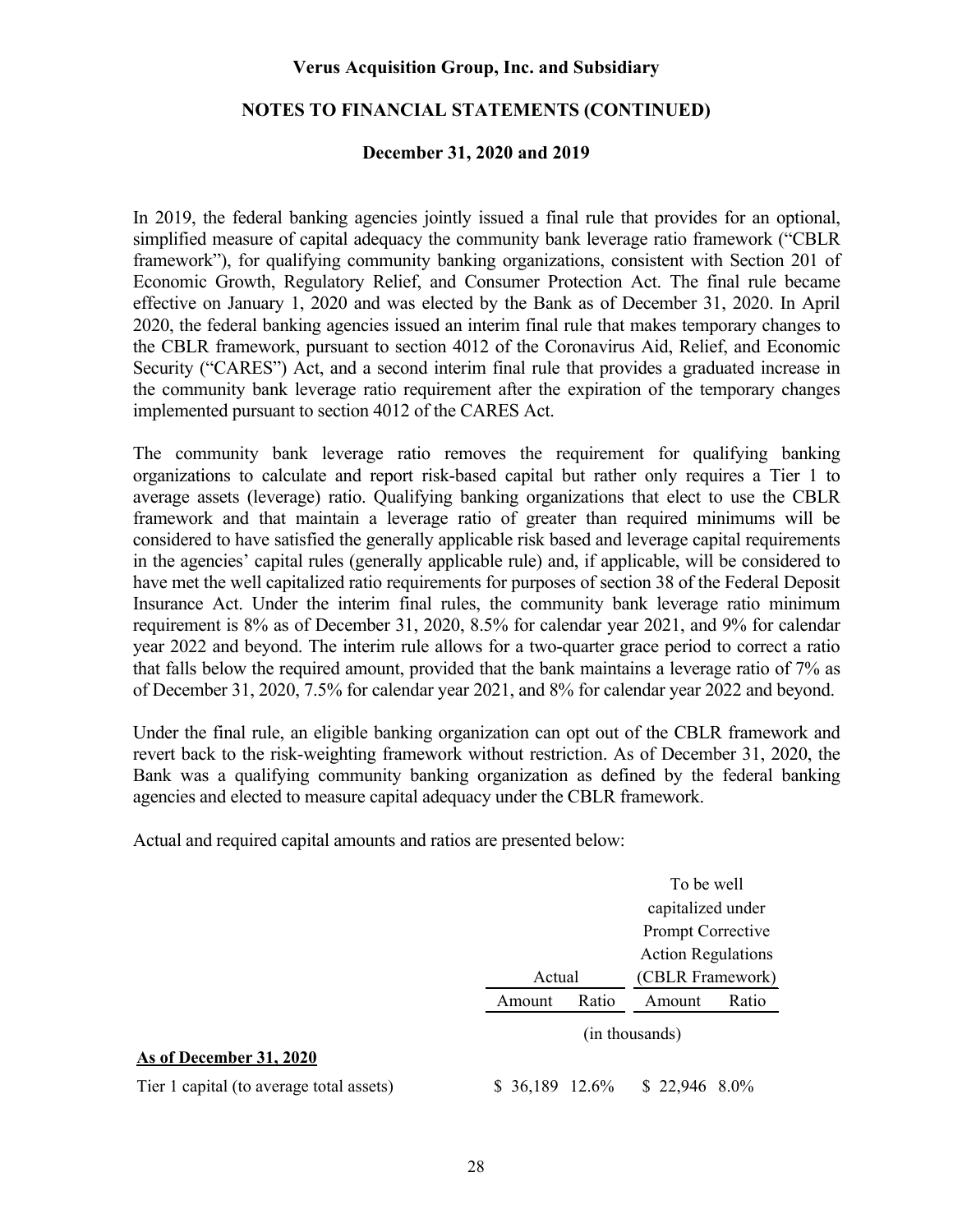### **NOTES TO FINANCIAL STATEMENTS (CONTINUED)**

### **December 31, 2020 and 2019**

The following table presents actual and required ratios as of December 31, 2019. Capital levels required to be considered well capitalized are based on prompt corrective action regulations as amended to reflect changes under the Basel III Capital Rules.

|                                                 |                 |       |                   |       | To be well                |       |
|-------------------------------------------------|-----------------|-------|-------------------|-------|---------------------------|-------|
|                                                 |                 |       | Minimum required  |       | capitalized under         |       |
|                                                 |                 |       | for capital       |       | Prompt Corrective         |       |
|                                                 | Actual          |       | adequacy purposes |       | <b>Action Regulations</b> |       |
|                                                 | Amount          | Ratio | Amount            | Ratio | Amount                    | Ratio |
|                                                 |                 |       | (in thousands)    |       |                           |       |
| As of December 31, 2019                         |                 |       |                   |       |                           |       |
| Total capital (to risk weighted assets)         | $$35,463$ 14.4% |       | $$25,850$ 10.5%   |       | $$24,619$ 10.0%           |       |
| Tier 1 capital (to risk weighted assets)        | 33,492 13.6     |       | 20,926 8.5        |       | 19,695 8.0                |       |
| Common Tier 1 capital (to risk weighted assets) | 33,492 13.6     |       | 17,233 7.0        |       | 16,002 6.5                |       |
| Tier 1 capital (to average assets)              | 33,492 12.3     |       | 10,861 4.0        |       | 13,576 5.0                |       |

Regulatory authorities can initiate certain mandatory actions if the Bank fails to meet the minimum capital requirements, which could have a direct and material effect on the Bank's financial statements. Management believes, as of December 31, 2020, that the Bank meets all capital adequacy requirements to which it is subject, and that the Bank exceeds the minimum levels necessary to be considered "well capitalized".

### **NOTE M – FAIR VALUE MEASUREMENT**

The Company used the following methods and significant assumptions to estimate fair value:

*Impaired Loans* - The Company does not record loans at fair value on a recurring basis. However, from time to time, fair value adjustments are recorded on these loans to reflect (1) partial write-downs that are based on the current appraised or market-quoted value of the underlying collateral or (2) the full charge-off of the loan carrying value. In some cases, the properties for which market quotes or appraised values have been obtained are located in areas where comparable sales data is limited, outdated, or unavailable. Fair value estimates for impaired loans are obtained from independent appraisers or other thirdparty consultants (Level 3).

*Foreclosed Real Estate -* Nonrecurring adjustments to certain commercial and residential real estate properties classified as foreclosed real estate are measured at the lower of carrying amount or fair value, less costs to sell. Fair values are generally based on third party appraisals of the property, resulting in Level 3 classification. In cases where the carrying amount exceeds the fair value, less costs to sell, an impairment loss is recognized.

At December 31, 2020 and 2019, there were no collateral dependent impaired loans and no foreclosed real estate. During 2020 and 2019, there were no changes or amounts in Level 3 assets or liabilities recorded at fair value on a recurring basis.